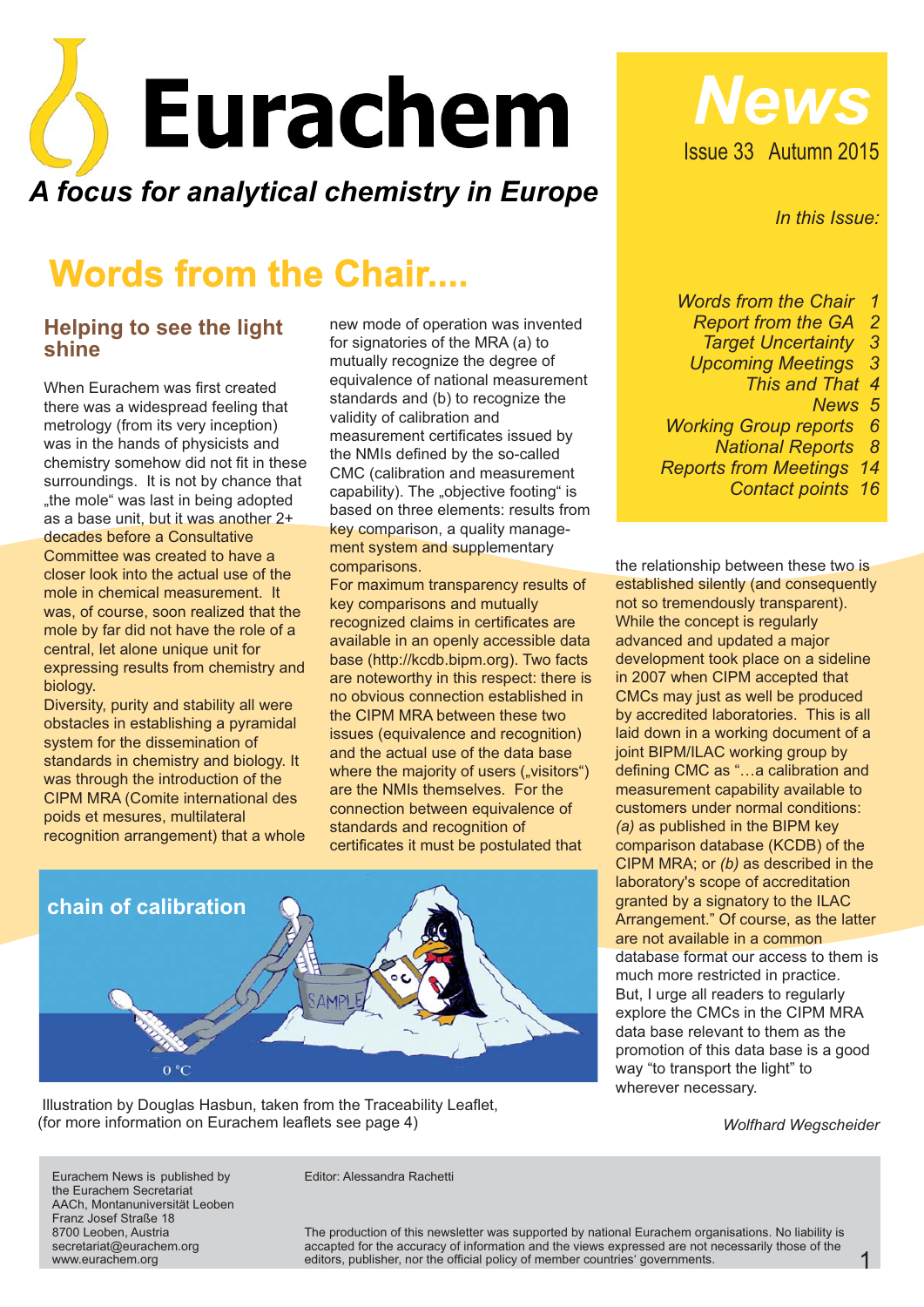## **Report from the General Assembly 2015**



Eurachem held their  $31<sup>st</sup>$  GA on 28 May 2015 at the University of Warsaw, Ochota Campus. Ewa Bulska and Andrzej Brzyski were most gracious hosts to 35 Eurachem delegates from 21 countries. 5 seats on the Executive Committee became vacant. Ewa Bulska from Poland, Marina Patriarca from Italy, Isabelle Vercruysse from Belgium, Ricardo Bettencourt da Silva from Portugal and Kyriacos Tsimilis from Cyprus were elected and will serve until 2018. Anna Liisa Pikkarainen was appointed as auditor for 2015 – 2016. Alessandra Rachetti was appointed Treasurer for 2015 – 2016.

#### **GUIDES:**

The publication of the new Eurachem Guide "Setting and Use of the Target Uncertainty in Chemical Measurement" was unanimously approved by the GA. The driving force behind the drafting of the guide was Ricardo Bettencourt da Silva. He was commended for his persistence and effort.

Two Eurachem /CITAC guides are currently under review. "Quality Assurance for Research and Development and Non-Routine Analysis" under the supervision of Eugenia Eftimie Totu, and "Guide to Quality in Analytical Measurements, an Aid to Accreditation", where the group is led by Vicki Barwick. A decision whether the "Guide on

Selection and Use of Reference Materials" is due for an overhaul has been discussed and input from the GA is greatly appreciated.

A "Template for Eurachem Guides" is also in the works and is due to be made available to Guide Editors later this year

Please be reminded that all guides can be downloaded for free from the Eurachem website.

This year's discussion forum dealt with the topic of "Establishing Equivalence between Measurements Methods".

#### **WORKING GROUPS:**

Qualitative Analysis and Testing working group: Steve Ellison delivered an oral report about the efforts to redraft the Guide on "Uncertainty associated with Qualitative Test Results" or "Performance Characterization of Qualitative Test Methods". Bertil Magnusson volunteered to pick up the drafting. There are few remaining members to the WG, more volunteers are needed.

All other reports of the Working groups are to be found on pages 6-7.

#### **European stakeholder/liaison organizations reports**

This year we enjoyed presentations from the following organizations:

- NMKL Nordic Methods Committee

on Foods

- EA/Laboratory Committee
- EA-EUROLAB-EURACHEM Working Group "Proficiency Testing in Accreditation" (EEE-PT)
- EUROLAB
- EURAMET/Technical Committee of Metrology in Chemistry (TC-MC)
- European Association for Chemical and Molecular Sciences (EuCheMS)
- International Federation on Clinical Chemistry and Laboratory Medicine (IFCC)
- Cooperation on International Traceability in Chemistry (CITAC)
- Consultative Committee for Metrology in Chemistry and Biology (CCQM)
- Codex Alimentarius and Interagency Meeting Notes (CODEX & IAM)
- International Laboratory Accreditation Cooperation (ILAC)
- International Laboratory **Accreditation Cooperation/** Laboratory Committee (ILAC/LC)
- International Union of Pure and Applied Chemistry (IUPAC)
- ISO-REMCO Committee on Reference Materials.

The next Eurachem GA will be held in Ghent, Belgium, on May 12-13, 2016.

> *Alessandra Rachetti Eurachem Secretariat*



in connection with Eurachem<br>General Assembly 2016

**Method Validation** in **Analytical Science** 

> **Current Practices** and Future Challenges

GENT, Belgium NH Hotel Belfort 9-10<sup>th</sup> May 2016



www.belab-eurachem2016.com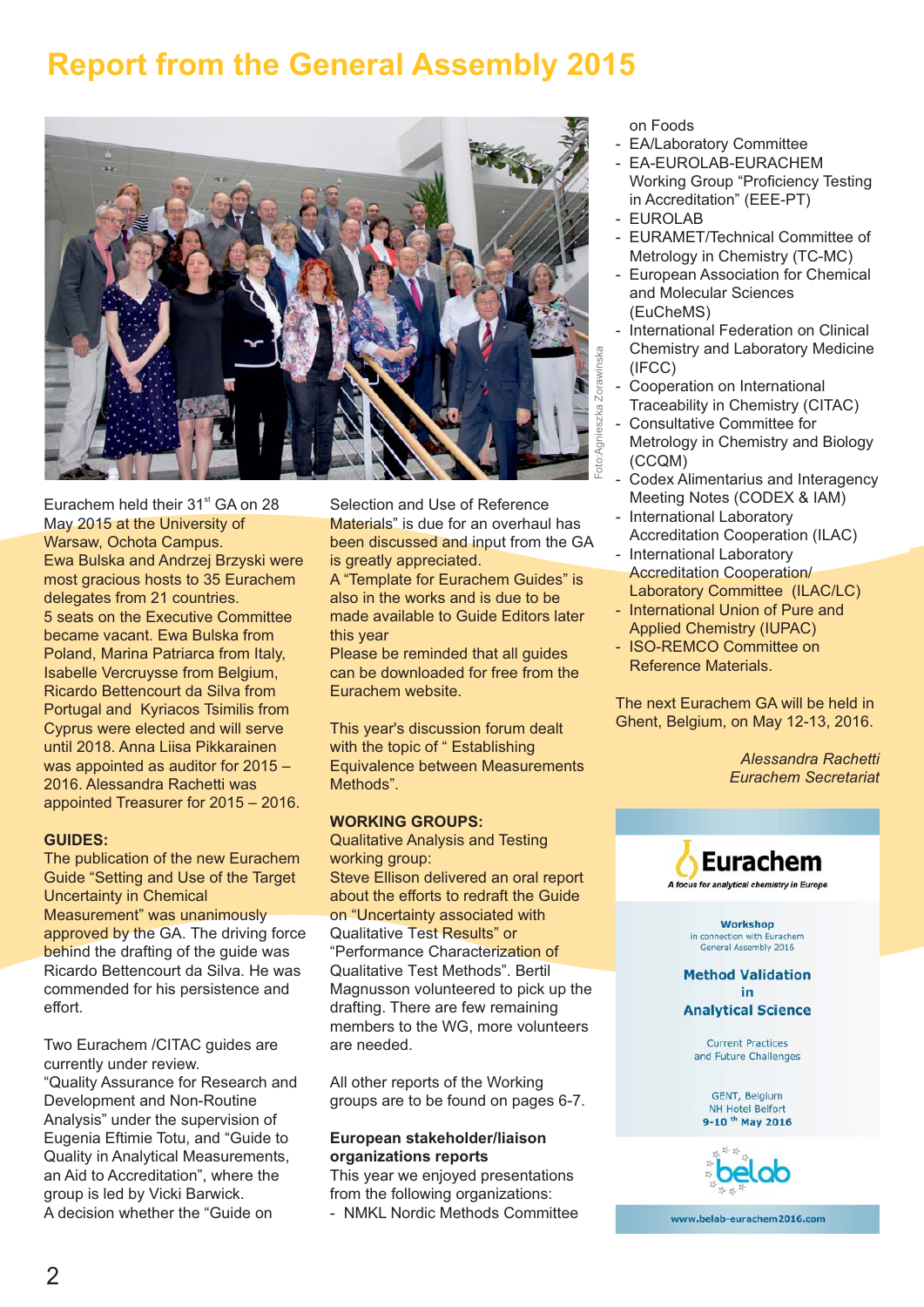## **Target Uncertainty - the missing piece of the puzzle**



The life of a measurement procedure starts after a specific problem has been identified. This problem can range from the assessment of a products compliance with a specification to the determination of a new biochemical marker variation with an health condition. Depending on the measurement goal, measurement requirements are set that once fulfilled ensure that they are fit for their intended use. Requirements cannot be so ambitious that they can make the measurements unfeasible or be so loose that their poor quality makes the measurements useless. After a measurement procedure has been implemented, a chemical reference is selected, e.g. a reference material, defining measurement traceability. This reference is subsequently used for calibration and the analysis of an independent reference is used to assess performance. Performance assessment involves comparing

performance parameters with

respective requirements. Many types of requirements can be defined for specific characteristics of the measurement, such as the agreement of replicate results obtained under repeatability conditions, the closeness of results to the reference value of an adequate material, the range of quantities measurable by the procedure, etc. Since the interpretation of the measurement result depends on the measurement uncertainty, that reflects the combined effect of random and systematic effects on the measurements, a requirement for measurement uncertainty must be set. In fact, if a requirement for measurement uncertainty is set together with a measurement scope where the studied quantities and matrices are specified, the measurement requirements become adequately defined. The latest edition of the International

Vocabulary of Metrology defines Target Uncertainty as "measurement" uncertainty specified as an upper limit and decided on the basis of the intended use of measurement results". Results are adequate if the reported uncertainty is smaller than the target value.

In some cases target uncertainty is defined as part of the measurement requirements, particularly if the results are to be used for compliance assessment. However, in many cases, related or not to compliance assessment, target measurement uncertainty is not included in the measurement requirements. Definition of target values for measurement intermediate precision and bias can be in sufficient if there are uncertainty components not revealed by precision and trueness tests. If bias is estimated by spiking with a small stock solution volume, the spiking process can have an uncertainty component not revealed in trueness tests.

Following the publication of guides on measurement traceability, measurement uncertainty quantification and measurement interpretation, Eurachem and CITAC have published a guide that discusses the definition of the target uncertainty required for measurement process evaluation: The Eurachem/CITAC guide on Setting and Using Target Uncertainty in Chemical Measurement. This guide is applicable to analytical fields where clients (i.e. anyone interested in the measurement result, ranging from paying customer to regulators or citizens) did not clearly define their measurement requirements.

> *Ricardo Bettencourt da Silva, Alex Williams*

## **Upcoming Meetings and Workshops**

**Eurachem Workshop on Method Validation in Analytical Science** 9-10 May 2016, Ghent ( Belgium ), see advertisement on previous page

**Eurachem 32<sup>nd</sup> General Assembly and Eurachem 52<sup>nd</sup> Executive Committee Meeting** 12-13 May 2016, Ghent (Belgium)

#### **Eurachem 53rd Executive Committee Meeting** October 2016, Prague

Eurachem 33<sup>rd</sup> General Assembly and Eurachem 54<sup>th</sup> Executive Committee Meeting 29 May - 2 Jun 2017, Cyprus

#### **9<sup>th</sup> International Workshop on Proficiency Testing**

9-12 October 2017, St. Bernardin Resort, Portorož, Slovenia

will be organized by the Eurachem Proficiency Testing Working Group in association with EQALM and CITAC. This international PT workshop, building on the success of previous workshops, will enable delegates from around the world to come together to discuss a wide range of key issues across the three disciplines of analytical chemistry, microbiology and laboratory medicine. Further details can be found on the Eurachem website.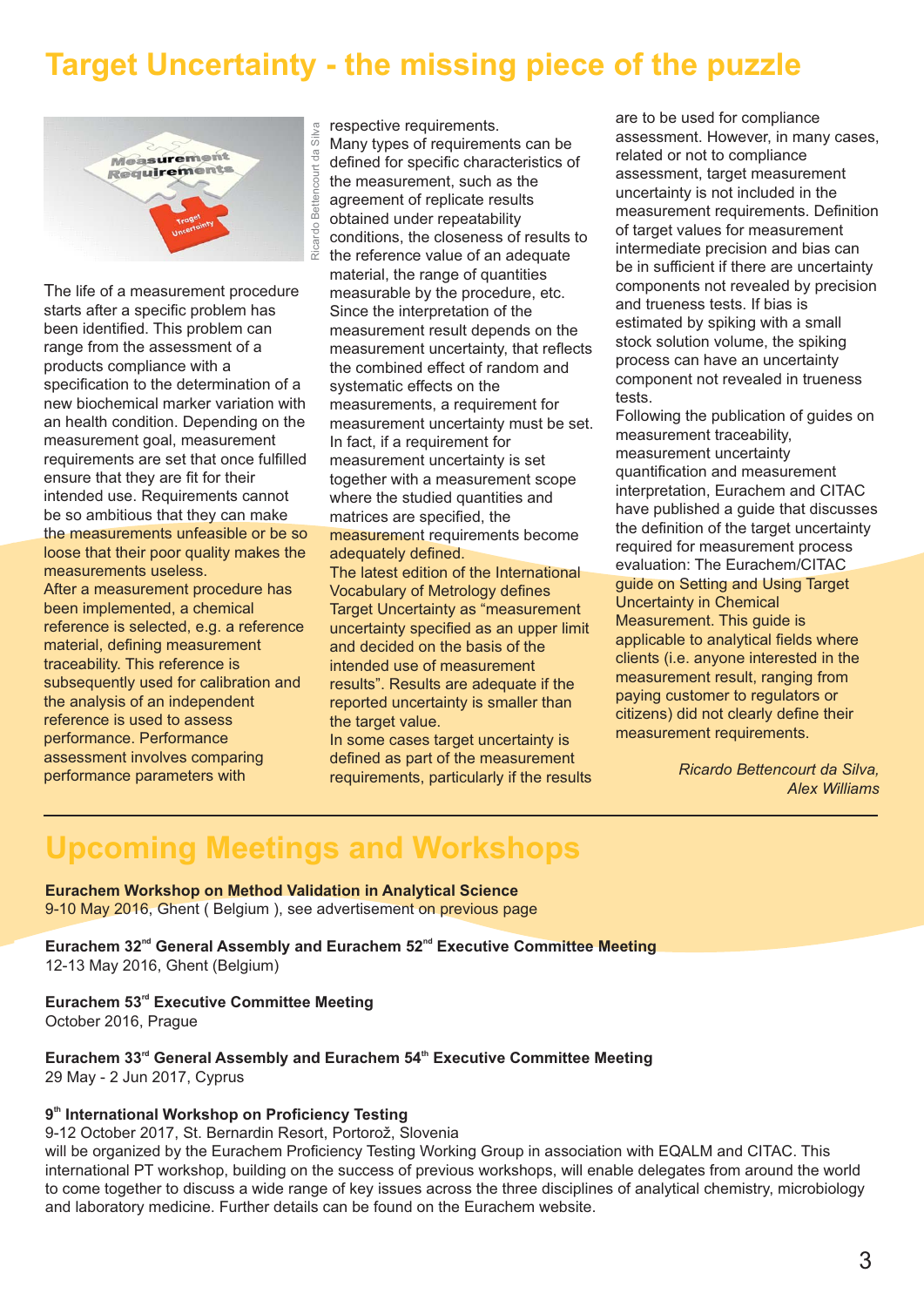## **This and That**

#### **Information Leaflets: some light, heavy impact information**

Eurachem Guides have been around for twenty years now and most of them are now in their  $2^{nd}$  or  $3^{rd}$  edition available. In an effort to reach a wider audience Working Groups have initiated the production of short documents, the Information Leaflets https://www.eurachem.org/ index.php/publications/leaflets

These leaflets are intended to inform laboratory staff, managers and laboratory customers who aim at a better understanding of the issues covered in the guides, but are not prepared to work through a full-fledged document of some tens (and sometimes even more) pages. The leaflets are likely to be most useful for grasping the very central concepts laid out in the quides. Illustrations are an important feature as they serve to attract a larger audience without distorting the issues by resorting to undue short-cuts. Therefore great efforts are made and intense discussions in the Working Groups (and sometimes also in the Executive Committee) take place before a new leaflet is approved and published.

*Wolfhard Wegscheider*

### **FUN with GUM**

The new GUM draft recommends to use the expectation E(X) derived from the Bayesian calculation instead of the observed result. When these differ, as for counts, this change needs careful consideration:

For example, if a microbiologist counts three cfu on a plate, E(X) (the Bayesian estimate) would be 4 cfu per plate.

Now please imagine to hear this in Court:

"So, Mr Brookman, you actually saw 3 colonies but you would have us believe that there were really 4? Would you like to explain to the court why you have intentionally inflated your results by 33% to the detriment of my client?"

#### **How to keep up with Eurachem**

Over the last year, Eurachem has been working to improve access to news about Eurachem. The website has been improved, and Eurachem has made it easier to spread and receive news via social media such as Twitter, Facebook and LinkedIn.

The Eurachem website at http://eurachem.org includes free copies of all Eurachem guides and information leaflets. Many translations are also available; some information leaflets are available in as many as 15 languages. Over the last year, the website has been improved for better access to Eurachem news.

The changes include:

- Improved usability, especially for reading on smaller smartphone and tablet screens.
- To help find information, articles on the site now carry 'tags'. Clicking on a tag will bring up a list of related articles.



- Sharing Eurachem information from the website via social media is now much easier.

Most articles include 'sharing' buttons at the end of the article. These take a reader straight to a social network window, making it easy to share Eurachem news via twitter, LinkedIn and many **in IV** G other networks.

Eurachem now also has a number of Twitter feeds. The main feed is @EurachemEurope. All website news items will be announced on the main feed, which also appears on the front page of the Eurachem website. In addition, @EurachemEvents will be used for news on upcoming events, and the proficiency testing working group use @eurachempt for PT-specific information. The Eurachem site also supports RSS feeds for newsreaders or for simple cross-site syndication. To subscribe to the news feed on the site, go to the News page and look for the RSS button.

*Steve Ellison*

#### **Membership News**

Bulgaria: Dimitar Stankov has retired, he is replaced by the new head of the metrology institute Paun Ilchev.

Germany: Rüdiger Kaus is retiring, new German representative is Martina Hedrich from BAM

UK: Andrew Damant is filling the void left by John Greene's passing away.

Italy: Enzo Ferrara is succeeded by Michela Sega Greece is back on board, represented by Anna Stefanidou.

The Netherland will terminate active membership, how sad.

Czech Republic: we welcome a second Eurachem representative, Vaclav Cerveny.

Russia: Maria Medvedevskikh is the second representative.

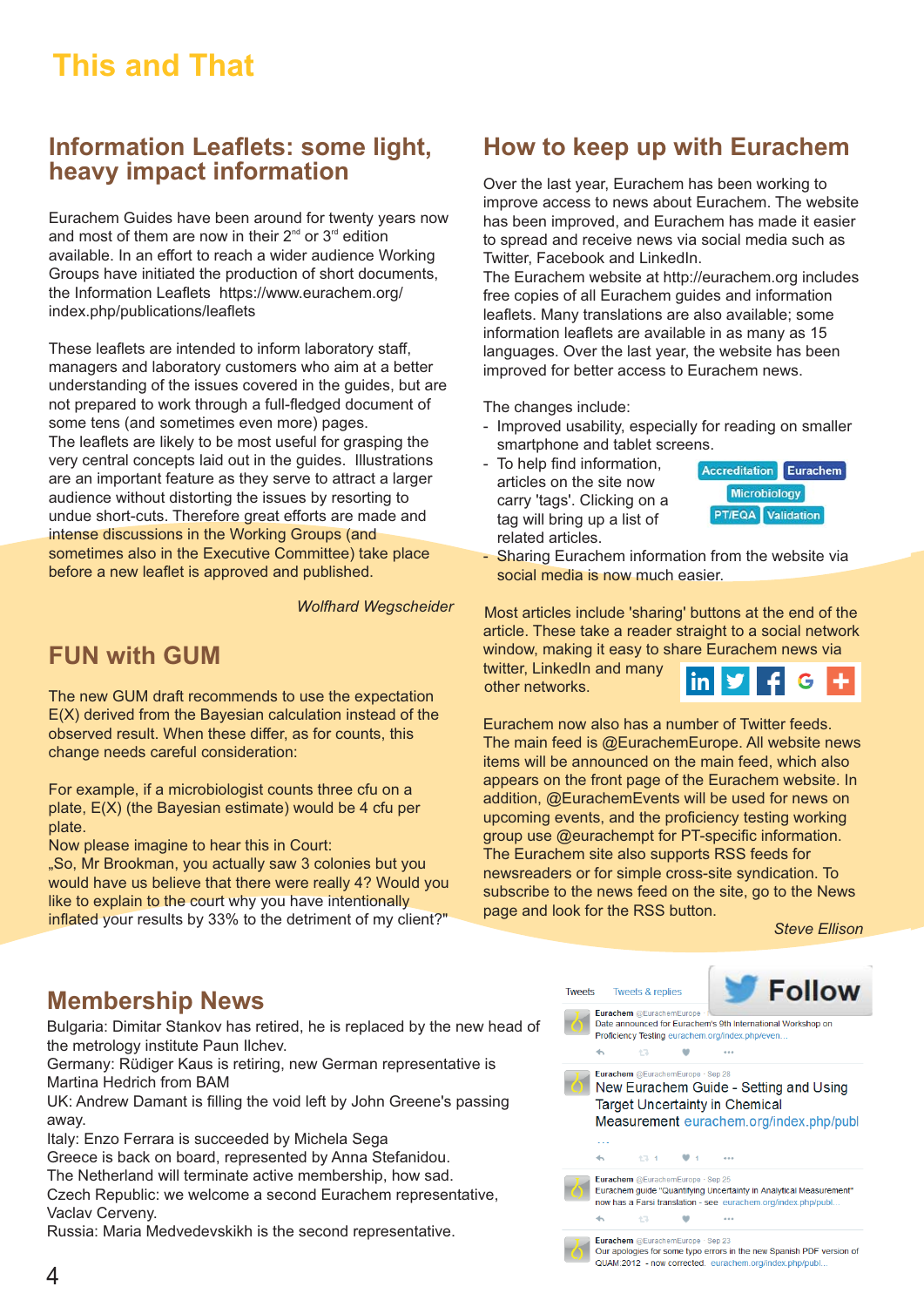## **NEWS \* NEWS \* NEWS \* NEWS**

### **ISO/IEC 17025 Revision Progress Report**

According to the progress report after the third meeting of the ISO CASCO WG 44 in August 2015 we can expect the publication of the revised ISO/IEC 17025 in May-June 2017.

What is new, what is to be expected of the "new" standard ?

- New structure according to the format of the 17000 series
- · Introduction of new paragraphs on Independence and Impartiality
- Resources, Testing and Calibration Processes, and Support Processes are getting separate consideration
- There will be no distinction between types of laboratories
- · Quality Management will have the option of operating under an ISO 9001 system integrating 17025 requirements.
- The approach towards "risk analysis" will be strengthened, the lab is responsible for deciding which risks and opportunities need to be addressed.
- The notion "quality manager" might be replaced by assigning responsibilities and authorizing qualified personnel.
- On the issue of "stand alone sampling" no agreement could be reached and action was taken in the form of a direct question to be directed to all WG 44 members: " Should the revised ISO/IEC 17025 be explicitely applicable to organizations that perform sampling without the subsequent testing or calibration ?"
- There is also no agreement yet on the issue of subcontracting of testing and calibration, but the laboratory normally shall itself perform the services it contracts to undertake.

Where subcontracting is necessary the laboratory has to demonstrate the competence of the subcontractor The Committee Draft on the revised ISO 17025 is out for voting since the end of August. A 2 months consultation period is given to the National Standards Bodies, and the drafting committee is expected to reconvene early next year.

*Alessandra Rachetti*

### **Update on Certified Reference Materials from JRC-IRMM**

The mission of the Institute for Reference Materials and Measurements, which is part of the European Commission's Joint Research Centre, is to support industrial competitiveness, quality of life, safety and security in the EU by developing advanced measurement standards and providing state-of-the-art scientific advice concerning measurements and standards for EU policies. The year 2015 marks the 55<sup>th</sup> anniversary of the JRC-IRMM.

Among its main deliverables are certified reference materials (CRMs) and the following recent releases may be highlighted:

ERM-EF001: the first rapeseed based biodiesel material, which is certified for 13 biodiesel quality parameters measured according to the standard EN 14214;

ERM-FD102: the first polydisperse nanoparticle CRM; separate values were assigned for the sizes of the two main populations (20 and 80 nm) and for various operationally defined nanoparticle diameters;

ERM-DA476/IFCC: the first serum protein CRM for the standardisation of measurements of anti-myeloperoxidase immunoglobulin G antibodies. The detection and quantification of these antibodies is important for the diagnosis and monitoring of several autoimmune diseases;

ERM-EB530A-C: replacement for the exhausted 'gold' standard used for  $k_0$  Neutron Activation Analysis (NAA); ERM-AD442k: a solution certified for the mass concentration of lambda DNA, which is a crucial benchmark in the quantification of total DNA.

A training course on "Use of reference materials and the estimation of measurement uncertainty" did take place at JRC-IRMM in Geel, Belgium, on 12-13 October 2015. Further information is obtainable via jrc-irmm-rmcourse@ec.europa.eu.

*Hendrik Emons JRC-IRMM ,*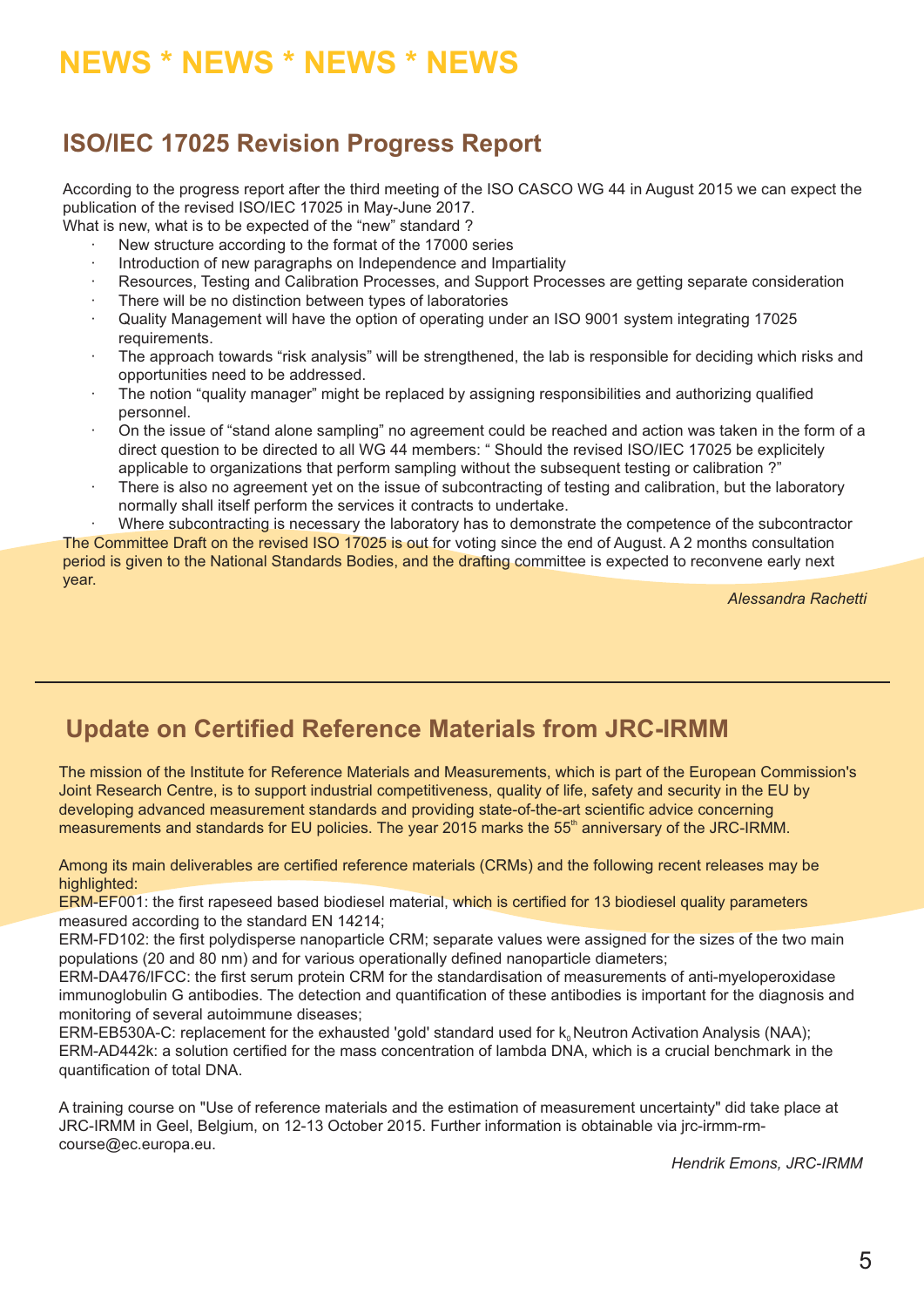## **Working Group Reports**

#### **Eurachem Education and Training Working Group**

The Education and Training Working Group held a successful meeting in Warsaw in May. A key task for the group during the year has been the revision of the Eurachem 'Guide to Quality in Analytical Chemistry: An aid to accreditation'. The revision will bring the guide into line with ISO/IEC 17025 requirements and ensure that the terminology is consistent with current international vocabularies. A second draft of the revision has been completed and reviewed by the revision task group and wider Education and Training Working Group. It is hoped to have a draft ready for review by General Assembly members in early 2016.

The working group has prepared a leaflet 'You talk, we understand! The way out of the tower of Babel', which aims to highlight the importance of consistent terminology in analytical science, and raise awareness of the VIM and the Eurachem guide on terminology in analytical measurement. The leaflet will be published shortly on the Eurachem website.

The working group is also responsible for the 'Reading list' that is published in the publications area of the Eurachem website. The list is reviewed annually and an updated version was published in September.

Looking forward, in 2016 it will be 5 years since the publication of the guide 'Terminology in analytical measurement: Introduction to VIM 3'. In line with Eurachem policy, the working group will carry out a review of the guide to identify what revisions (if any) are required. To assist with this process we will be launching a short survey to seek opinions of users of the guide. The survey will be launched before the end of the year.

#### **Method Validation Working Group**

The year 2014 was the year where the work on revision of the "Fitness for Purpose" guide was finally brought to an end with the issue of the revised  $2<sup>nd</sup>$  version in October. The group has 2 regular 1½ day meetings a year (January/June).

The major activity within the period towards GA 2016 in Ghent, Belgium, will be assisting the local organizers in setting up a two day workshop under the title "*Method Validation in Analytical Science – Current Practices and Future Challenges*" It will be a workshop with the two themes "Current Practices" and "Future Challenges" heading each of the two days, starting with  $4 - 5$ presentations under the actual theme and followed by working groups for discussion of the subjects presented in the mornings. Furthermore participants will be invited to present posters on the subjects. Regarding promotion of the revised

guide :

- Successful half day seminar with about 80 participants at the ISS in Rome, January 2015
- Presentation of the guide at the annual meeting of Norwegian Chemical Society, October 2015 (around 100 participants)
- two trainings in The Philippines, Nov. 2014, (40 participants for a 2 day training + 30 participants for a 1 day introduction)
- Article in the Eurachem Newsletter LGC promoting it through trainings (and the website with training resources)
- Referred to on various national websites
- Mentioned several time in discussions in various groups on LinkedIn
- Promoted through EURLs trainings
- Eurachem activities presented on annual meeting for RLs for Heavy metals in food, mycotoxins & drug residues + Annual meeting for ACCREDIA
- Ministry of Agriculture in Turkey using the guide as basis for elaborating their guidance for authorized laboratories in Turkey
- Introduction of the Guide at Teknologisk Institute's conference Labbdagarna 2015, Stockholm 28- 28 January (about 40 participants).
- Promotion of the Guide through a Chromatography Master (Universidad de Alcalá) and a Quality Course in the Spanish Association of uality (AEC)

The  $2<sup>nd</sup>$  version was available for download from Eurachem Website immediately after publication and during that quarter (between 1 October and 1 jJanuary 2015) and it was accessed 4499 times. Nice to know that the Eurachem initiatives are appreciated out there!

*Lorens Sibbesen*

#### **Uncertainty and Traceability Working Group**

The working group met after the meeting in Lisbon and will meet again at this meeting in Warsaw.

The main activity has been the completion of the guide on "Setting Target Measurement Uncertainty". The guide has been voted on by the GA and their comments have been taken into account in revised version. This version will be discussed at the meeting in Warsaw with the intention of presenting it to the EC for approval.

Further work is being carried out on the leaflet "Treatment of an Observed Bias" and it is hoped that this will be completed at the meeting in Warsaw. The uncertainty on the correction for bias remains a main issue and the working group is considering whether to add this as a work item.

*Vicki Barwick*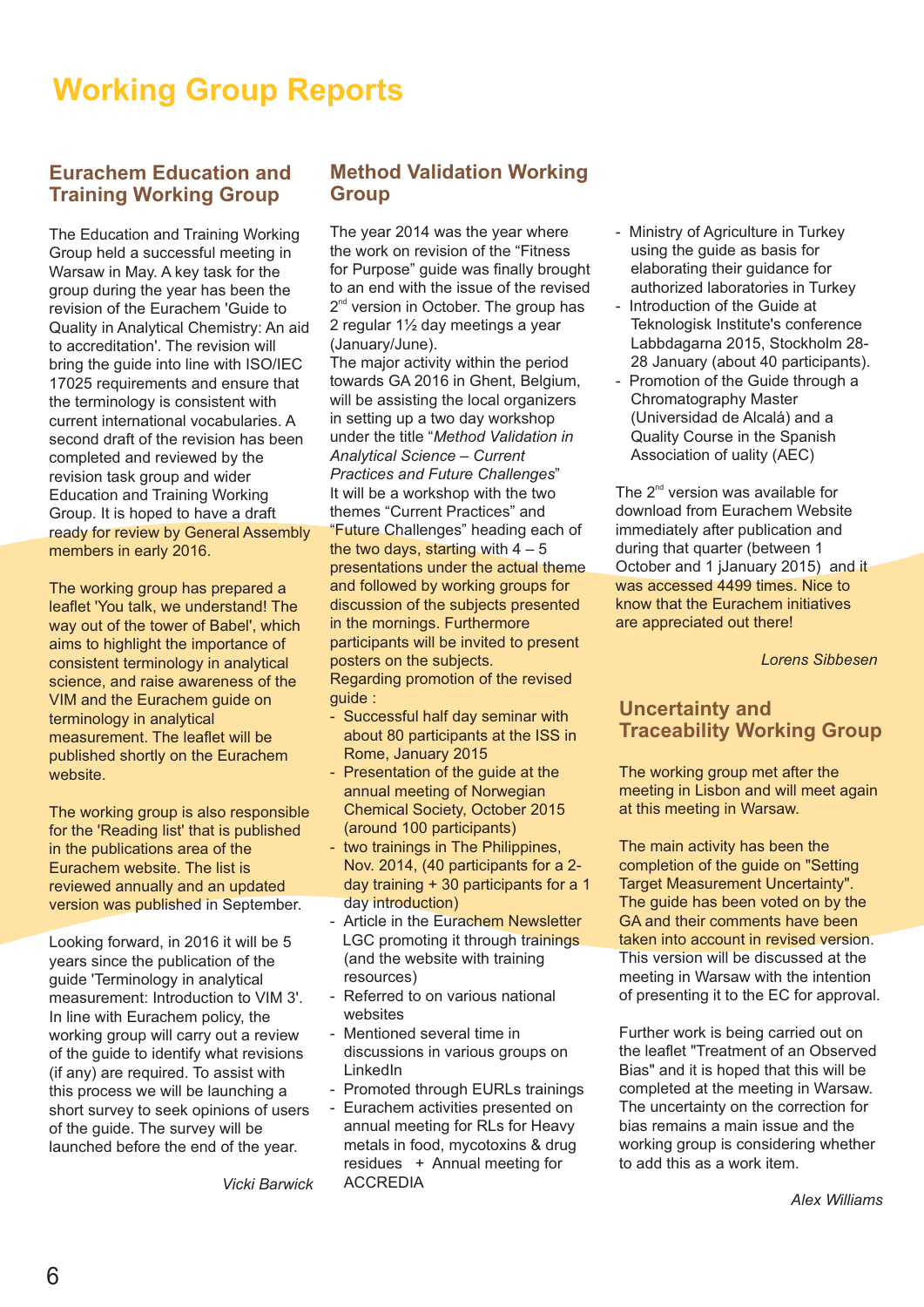#### **Proficiency Testing WG**

The EURACHEM Proficiency Testing Working Group (PTWG) continues to make progress on a number of work activities:

The 8th PT workshop was organized in Berlin from the 6th to 9th October 2014. The Workshop was attended by 245 delegates from 64 countries. The workshop covered a number of key topics through keynote speakers, short presentations, poster presentations (77 in total), and discussion groups. A training course on 'ISO 13528 and beyond' was held in conjunction with the workshop

The PT leaflet – "How can proficiency testing help my laboratory?" is available in the following languages on the Eurachem website – Croatian, Czech, English, Estonian, Finnish, French, German, Italian, Serbian, Slovakian, Spanish, Swedish, Turkish and Ukrainian.

The production of guidance on the performance evaluation in qualitative and interpretative PT/EQA schemes is progressing. A survey to current PT/EQA providers to enquire how they currently evaluate performance in qualitative and interpretative schemes has been undertaken which has generated a large amount information. The information is currently being reviewed.

Two new leaflets are nearing completion:

"Selecting the right proficiency testing scheme for my laboratory" – undergoing final GA/Executive approval

"Proficiency Testing – How much and how often?" – will shortly be sent to GA for approval

Consideration is now being given to the  $9<sup>th</sup>$  PT Workshop, to be held 9-12 October 2017,at the St.Bernardin Resort in Portoroz, Slovenia.

Current members of the PTWG are:

Brian Brookman, UK (Chair) Caroline Laurent, France Tracey Noblett, UK (Secretariat) Dragan Nikolic, Serbia Ewa Bulska, Poland Ulf Örnemark, Sweden Owen Butler, UK Marina Patriarca, Italy Laura Ciaralli, Italy Kees van Putten, The Netherlands Vicente Catalán Cuenca, Spain Piotr Robouch, EU Andreja Drolc, Slovenia Lorens Sibbesen Michael Koch, Germany Ulla Tiikkainen, Finland

*Brian Brookman*

#### **Ad hoc Working Group for the Revision of the Guide "Quality Assurance for Research and Development and Non-Routine Analysis"**

An ad-hoc task group has been formed led by Eugenia Eftimie Totu  $(Romania)$ . The members are: Laly Samuel (CITAC), Kyriacos Tsimillis (Cyprus), Mine Bilsel, Keveser Topal, Fatma Akcadag (Turkey), Florent Vanstapel (Belgium), Riin Rebane (Estonia), Lucia Mutihac, Alina Argatu, Georgeta Vulpe (Romania). This should be achieved:

- revise the text in order to comply with the requirements of ISO/IEC 17025:2005 and the Eurachem / CITAC Guide "Quantifying Uncertainty in Analytical Measurement" (2012), ISO Guide 80:2014 (QCMs)
- harmonize terminology with VIM3 and the Eurachem Terminology **Guide**
- update the definitions
- correct the technical mistakes
- update and complete the references
- include a section for "Reporting of results" (Expression, Calculation, Uncertainty data, Interpretation...).

All members of the Eurachem National networks and CITAC are welcome to take part in this WG.

*Eugenia Eftimie Totu*

### **New Eurachem/CITAC guide on Target Uncertainty**

This quide discusses the need to set a "target" value for the measurement uncertainty as part of the measurement requirement. The guide describes approaches to defining the target uncertainty from ones based on the most adequate data for this assessment to those less likely to become consensual. Approaches to estimate the target uncertainty are presented based on the following data:

- 1) Compliance interval range;
- 2) Target values of limits of detection or quantification, precision and bias;
- 3) Acceptable risk of an incorrect compliance decision;
- 4) Criteria for assessing performance in proficiency test;
- 5) Measurement reproducibility;
- 6) Magnitude of studied trends;
- 7) Information from a different scope.

The guide also discusses how to define the target uncertainty for a range of quantities when the target value has previously been set for just one quantity, it discusses the impact of uncertainty quantification variability in uncertainty evaluation, and suggests how to use target uncertainty to guide procedure validation.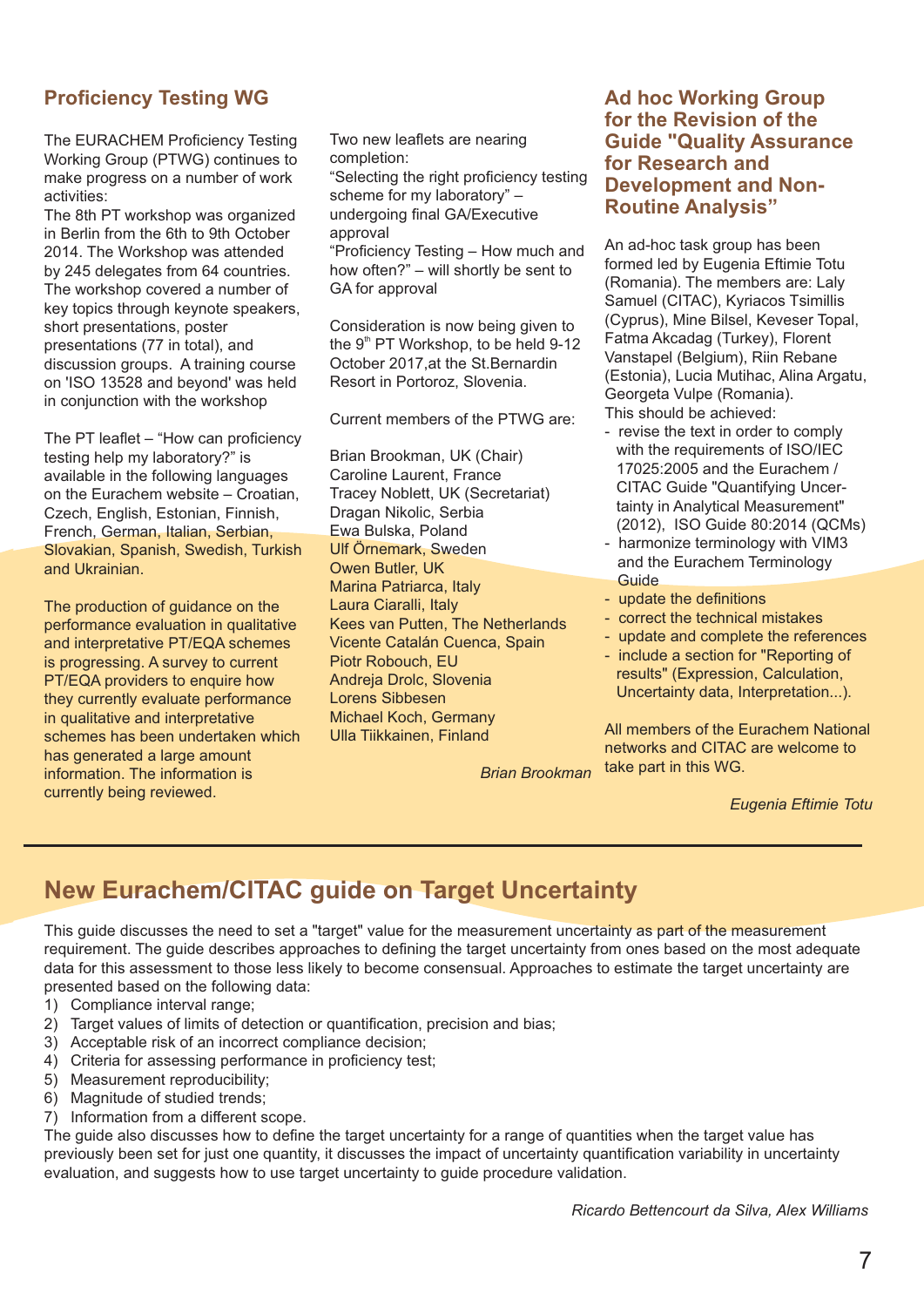## **National Reports**

The work within our national Eurachem organisations is one of the most important channels to convey our message to the laboratories and our stakeholders. Below you will find reports about activities in the national organisation.

#### **Austria**

The Austrian Society of Analytical Chemists ASAC (www.asac.at) within the Austrian Chemical Society (www.goech.at) is an original signatory of the MoU in 1989. The main activity within Eurachem Austria is the post-graduate training in Metrology for academic and nonacademic staff. The 4 weeks course is now in its 15th year, last year there were 20 students.

Dr Wegscheider is current Chair of Eurachem and Austria is also holding the Eurachem Secretariat until May 2016.

*Alessandra Rachetti*

#### **Belgium**

BELAB is the association of Belgian Laboratories and organizations involved in accreditation. BELAB is member of Eurachem and Eurolab. The association has an executive board with 9 members and counts 60 members in the GA Members of the Executive committee of BELAB are represented in several

advisory boards of BELAC (Belgian accreditation authority). Since 2012, BELAB is has been lead by Isabelle Vercruysse (chair) and

Philippe Dewolfs (vice-chair). In autumn 2013, a new website www.belab.be was created. This new website came online early 2014. This website gives on different levels information to members (with password) and people who are interested. Eurachem events, guides, general information, …are also distributed by this way.

A BELAB seminar in French and Flemish was organized in March 2015 in Brussels. About 153 persons (80 Flemish and 73 French speaking people) from very different fields (pharmacy, textile, water, food, medical labs …..) attended the seminar. The seminar was organized

in cooperation with BELAC. The topics of the seminar were: internal audit, different documents of BELAC, ILAC and EA. In the introduction given by the president and vice president of BELAB, the work of BELAB, Eurachem and Eurolab was presented.

BELAB will organize the venue for the GA and Executive Committee of Eurachem as well as a workshop "Method Validation in Analytical Science-Current Practice and Future Challenge" in May 2016 in Gent. Every year the activities and information of Eurachem is diffused in a presentation on the GA and through the new website. The Eurachem Informative Bulletin is distributed between the members. BELAB also distributes a newsletter by mail with the latest news from BELAB and Eurachem.

*Isabelle Vercruysse*

### **Bulgaria**

In the period from November 2014 until October 15, 2015 the activities carried out by the "Bulhem" to the Union of Metrologists in Bulgaria (UMB) are in the following areas: 1. **Trainings and seminars:** 1.1. "Practices for ensuring of the requirements to microbiological tests based on international documents" - November 27, 2014. 1.2. "Measurement uncertainty in sampling", June 3, 2015. 1.3. "Uncertainty of measurement results in the field of analytical chemistry", 4-5 June 2015. In these trainings the basic principles and practices are discussed based on the following documents : Eurachem Guide - Accreditation for Microbiological Laboratories (2013); Eurachem Guide - Measurement

uncertainty arising from sampling 2007, Eurachem / CITAC Guide-Quantifying Uncertainty in Analytical Measurement, 3rd Edition (2012). The trainees have benefited from the Bulgarian translation of these guidelines, issued by Newsletters of the Union of metrologists in Bulgaria. 2. **Discussion:** "Calibration of measuring instruments used in the field of analytical chemistry international practices" - June 2015. During the session the interpretation of the definitions of Eurachem Guide Terminology in Analytical Measurement: Introduction to VIM 3 related to the topics was discussed.

#### **Croatia**

CROLAB, the Society of Croatian Laboratories – was founded on 16 June 2003 in Zagreb, with the vision of providing laboratories as an infrastructure for the development of the manufacturing and industry. CROLAB has been clearly oriented to the permanent improvement of qualitity and competence of the laboratories, leading to the development and raising the quality of living and standards in general. The 180 CROLAB members are testing, analytical, metrology laboratories, certification and inspection bodies.

The CROLAB activities are performed through clubs (testing, analytical and calibration laboratories) and a technical committee for education (every year an average of 30 training courses are organized, including courses on measurement uncertainty, analytical method validation, reference materials, external quality control and proficiency testing, application of statistical data evaluation, design of experiments, sampling, requirements of ISO 17025 and more others subjects). The technical committees have published 14 issues of the CROLAB Newsletter that covered all events connected to CROLAB yearly activities. CROLAB also organizes meetings such as round tables, forums, conferences, etc., which are joined by the members according to their fields of common interest or a concrete task. CROLAB has established excellent collaboration with national leaders in

quality infrastructure, such as Croatian Accreditation Agency, Croatian Metrology Institute, Croatian Chamber of Economy, Academic and Research Institutions, Ministries and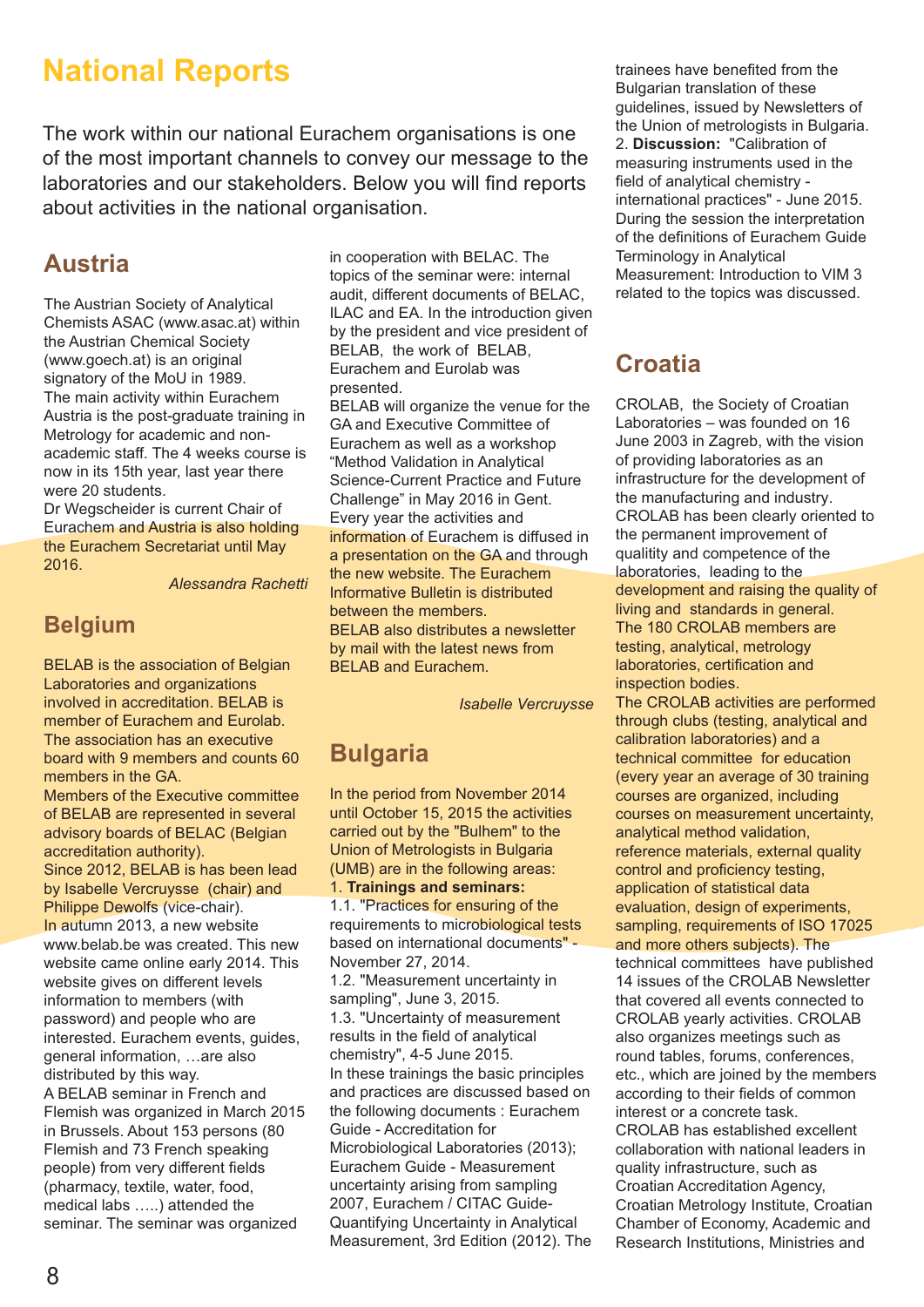other governmental bodies. CROLAB is a full member of relevant International societies such as EUROLAB, EURACHEM and ILAC, realizing thus its networking and cooperation throughout Europe and beyond.

CROLAB has held the eleventh International Conference "COMPETENCE OF LABORA-TORIES 2015" from 21 to 24 October 2015 in Zadar. The main focus of Conference will be how the knowledge and experience from laboratories may support the economy and international trade growth ( see page 15 for a report on the conference )

*Veronika Kubanović*

### **Cyprus**

The newly established Division of Quality Assurance operating under the umbrella of the Pancyprian Union of Chemists (PUC) started its activities.

#### **Training activities**

A one-day seminar on Quality Assurance for Food and Water was organized on Friday, 23<sup>rd</sup> January 2015. More than 140 people attended the event, which was hosted at the University of Cyprus



#### **Teaching Quality Assurance in the University of Cyprus**

A chapter on Quality Assurance (8 hours) was presented, on an ad-hoc basis, in spring for the  $4<sup>th</sup>$  year students of the Department of Chemistry, University of Cyprus. It is expected that this will be the case for the next academic year as well.

#### **Involvement in the work of Eurachem**

More people have been involved in the discussion of drafts prepared by WGs of Eurachem. These refers not only to experienced people working on accredited laboratories but also to postgraduate students.

#### **Website**

The activities of the Division appear on the restructured website of the PUC (http://www.chemistry.org.cy)

#### **New tasks**

The planning for next year provides for training events on environmental measurements and quality assurance in medical laboratories.

*Kyriacos Tsimillis*

#### **Czech Republic**

During 2013-2014, Eurachem Czech Republic was involved in the following activities:

In autumn 2013 due to requests from laboratories we again arranged a six days course *"Quality Manager in Chemical Laboratory*". This course took place in Prague with the support of the Czech society for quality and with seven lecturers from Eurachem-CZ and two independent experts. In January 2014 we organised a three days TrainMiC© event in Bratislava with 25 Slovak participants from academia.

The translation of the 3rd edition Eurachem/CITAC *Guide Quantifying Uncertainty in Analytical Measurement* into Czech language was successfully completed and will be shortly published as volume No 19 of our series called Qualimetrics. Our organisation has issued two newsletters with 8 pages of text for our members in 2013-14. The summer edition informed readers about the new edition of ISO 15189 as it was published in Czech. The winter edition 2014 focused on the newly translated ISO Guide 34. Our newsletters also bring information about local events and future developments.

Our webpage, www.eurachem.cz. is a tool for dissemination of up-to-date information. This year two new leaflets were published and are freely accessible. Both of them are translations of Eurachem leaflets into Czech.

Members of the Executive Committee of EURACHEM-CZ closely cooperate with Czech Institute for Accreditation. the Czech Metrological Institute, and EUROLAB-CZ.

**Denmark**

The number of members of Eurolab Denmark has been more or less constant over the last 2-3 years, but an interesting new member from a major Food Company in Denmark joined our organisation in 2014. Eurachem/Eurolab Denmark has in 2014 been very much focused on the up-coming revision of the ISO/IEC 17025 standard.

A survey on the laboratories wishes/expectations for the revision was performed in June 2014. In August a meeting dealt with the outcome of the survey and possible aspects of the coming revision. The meeting attracted more than 50 participants and was an opportunity to give input to the two Danish representatives in the ISO/CASCO WG 44 . In September a meeting in our Network for Analytical Chemistry was held on the subject "Selection of methods – do we do it well enough?". The meeting was not focusing on method validation, but raising the discussion on how we secure to apply the optimal procedure for the specific tasks. There were lively and interesting discussions on the benefits and limitations of available analytical techniques in many different situations – and about trustworthiness of the results in this aspect. As usual, one of the important activities for Eurolab Denmark is representing the accredited laboratories towards our Danish Accreditation body, DANAK, and appointing/supporting members for the various advisory groups within DANAK, where especially one related to Environmental Testing and another related to Food Testing is of big relevance for our Network for Analytical Chemistry.

A number of our members are working in environmental analysis. An important issue for our organisation is therefore to closely follow the development in terms of new threshold values or requirements on the quality of analysis. This can be achieved by having good contact with our two representatives (1 on chemistry + 1 on microbiology) in the steering group of the official Danish Reference Laboratory for Environmental analysis.

*David Milde*

*Lorens Sibbesen*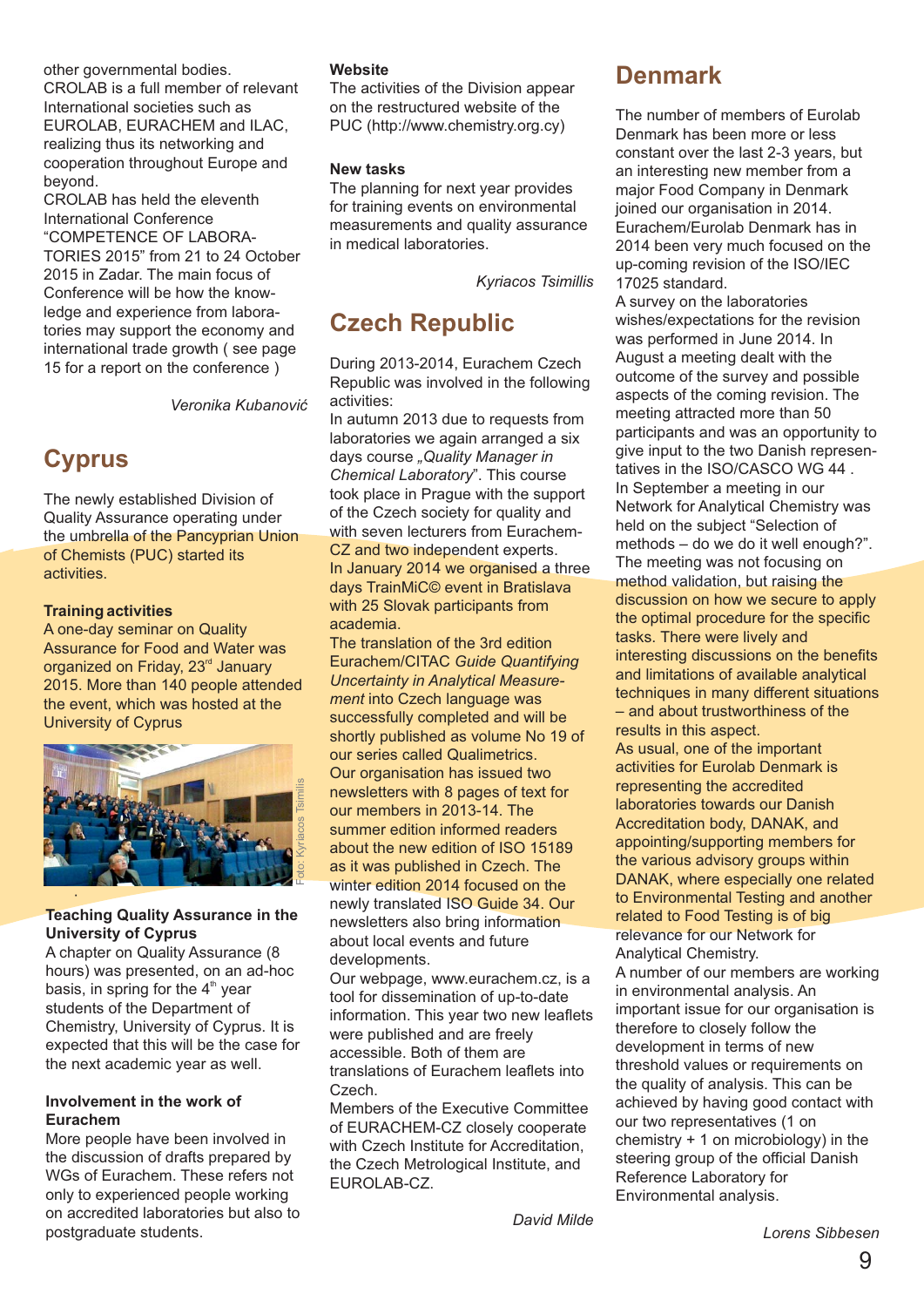### **Estonia**

Estonia joined Eurachem in May 2013.

The following actions have taken place since GA30:

- A seminar for laboratories was organized in November of 2014 to give laboratories more information about Eurachem and proficiency testing, including info from the Eurachem PT workshop organized in Berlin and quality assurance generally.
- A two part tutorial review article for LC-MS method validation has been published. The tutorial review intends to give an overview of the state of the art of method validation in liquid chromatography mass spectrometry (LC–MS). The review addresses and compares all the major validation guidelines published by international organizations: ICH, IUPAC, Eurachem, AOAC, FDA, EMA (EMEA), SANCO, NordVal,

European Commission Decision 2002/657/EC.

- A Massive Open Online Course (MOOC) "LC-MS method validation" is in the process of being set up for the year 2016. The MOOC will be largely based on the Eurachem validation guideline.
- Indirectly related to Eurachem, the "Estonian Centre of Analytical Chemistry" (www.akki.ee) is a distributed interdisciplinary scientific research infrastructure for the development and application of modern analytical methods as well as the quality assurance of chemical measurements in research, surveillance and industry laboratories.
- The Massive Open Online Course (MOOC) "Estimation of measurement uncertainty in chemical analysis" was run the second time during Mar 2 – Apr 19, 2015 with 489 registered participants from 70 countries. The course was awarded the title "ecourse of the year" in Estonia.
- The first admission was completed to the *Erasmus Mundus* master's programme "Excellence in Analytical CHemistry" (EACH).

*Riin Rebane*

## **Finland**

Eurachem Finland belongs to the Finntesting Association. Finntesting Association has three sections: Eurachem Finland, Eurolab Finland and a section of laboratory management. The Association has 27 company members and 25 individual members. Finntesting Association has an executive board with 10 members. Finntesting Association has nominated members in the Eurachem Executive Committee, Eurachem General Assembly, and several Eurachem Working Groups. In 2014 Finntesting Association renewed its web pages (http://kemianseurat.fi/finntesting/) and organized an annual meeting and two seminars. The topics of the seminars covered quality and managements issues with several presentations about "challenges of quality assurance in the future" and "challenges in collective labor agreements and in payroll systems". Finntesting Association encouraged two students by delivering them awards based on student's meritorious thesis where quality assurance aspects had been taken into account.

A Finnish translation on Eurachem's PT leaflet entitled "How can PT help my laboratory?" was published.

*Eurachem Finland*

#### **France**

BIPEA proceeded with the translation in French of all the leaflets available produced by the PT WG and relied the EURACHEM events on our website and in our newsletter which is diffused towards approximatively 900 French laboratories involved in the sectors of food & beverage and the environment.

*Caroline Laurent*

#### **Germany**

Since May 2014 EUROLAB-D, the German mirror group of Eurachem, has a new chair. Prof. Ziegler took over from Prof. Henneke, the former president of BAM.

The secretariat of EUROLAB-D has now also fully moved to VMPA, the Association of Materials testing Institutes, one of the EUROLAB-D members. A new website was also launched reflecting all the news from Eurachem, Eurolab aisbl and the German activities.

The main Eurachem activity in Germany in 2014 was the organization of the 8th International Workshop on Proficiency Testing in Analytical Chemistry, Microbiology and Laboratory Medicine in October in Berlin, which turned out to be great success.

The Committee on Chemical Analysis of EUROLAB-D which mirrors the European Eurachem activities met twice in 2014 to receive the reports of the German delegates and to provide input to the Eurachem working groups.

*Michael Koch*

### **Ireland**

Barbara O'Leary (State Laboratory) and Hugh Fay (Henkel Ireland) took up the role of Irish representatives to Eurachem in May 2015 following the retirement of Michael Nangle (State Laboratory) and Ray Leonard (Henkel Ireland). The contribution of Michael and Ray to Eurachem in Ireland over many years is appreciated.

#### A new Eurachem Ireland committee was formed in December 2014 with

the primary objective being the promotion of Eurachem objectives in Ireland including good quality practices.

Other objectives of Eurachem Ireland include, but are not limited to:

- Facilitate networking among Irish analytical chemistry labs from public sector, private sector and education sector;
- Provide a forum for discussion of common issues;
- Encourage Irish participation on Eurachem working groups;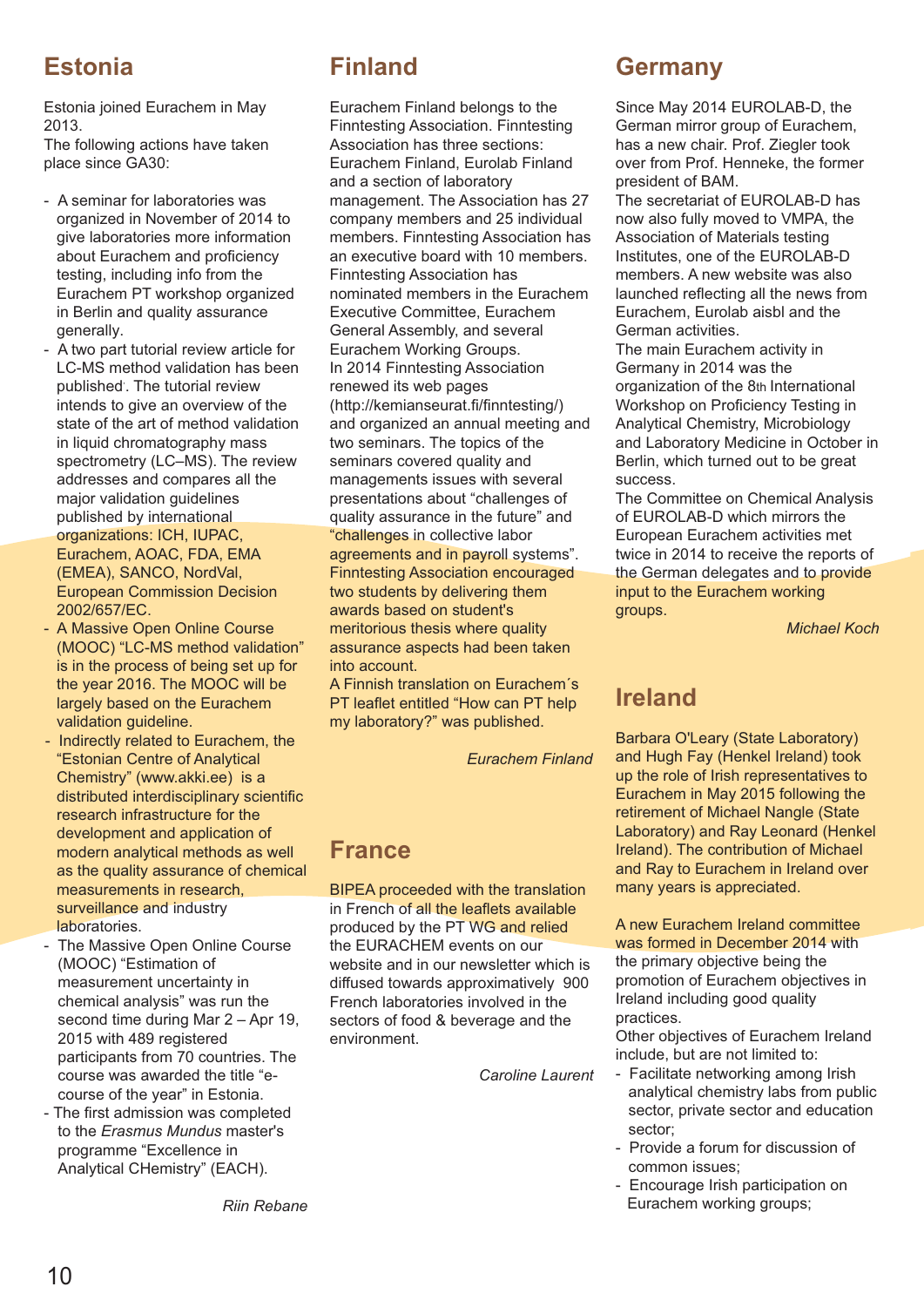- Increase awareness of opportunities for organisations to participate in research;
- Contribute to development of chemistry students to meet needs of Irish employers.

The committee includes representatives from public sector, private sector and the academic sector and organised a Eurachem Ireland TrainMiC workshop on World Accreditation Day, 9 June 2015. A new website was launched and a LinkedIn group created. (www.statelab.ie/eurachem.html) Unfortunately the popular Eurachem Analytical Measurement Competition (EAMC) did not take place in 2015 due to unforeseen circumstances. The EAMC Committee will meet to agree measures to prevent this recurring. The competition will return in Spring 2016 when Athlone Institute of Technology will be the hosting it.

Working Group (MVWG), to present the revised guide to an audience of laboratories involved with environmental and food control. Lorens Sibbesen, Chair of the MVWG, Bertil Magnusson and Piotr Robouch, both members of the WG, highlighted key issues to the 90 participants and answered several questions. A working group has been established to carry out the translation of the Guide into Italian.

Eurachem Italy contributes to the Eurachem Working Groups on: Education&Training, Proficiency Testing and Method Validation and to the joint EA-Eurolab-Eurachem WG Proficiency Testing and Accreditation. Meetings of both the MVWG and the Proficiency Testing WG were hosted at ISS (Rome), in January and March 2015, respectively.

*Marina Patriarca*

### **The Netherlands**

The main activity of the Dutch Section of Eurachem is the organization of a yearly symposium. The organization is carried out by the members of the Steering Committee. In 2014, no symposium was organized due to lack of a subject that would attract a substantial number of participants.

*Rob Ritsema*

#### **Norway**

THE NORWEGIAN CHEMICAL SOCIETY (NKS) - DIVISION OF ANALYTICAL SCIENCES is member of Eurachem. The Division is open for all members of NKS with an interest in analytical chemistry, and in 2015 the list of members counts 560 individuals. The members are employees from industry, academia, research institutes, chemical laboratories, consultancy, governmental supervisory authorities, as well as Master end PhD students. Our objectives are to promote analytical chemistry and stimulate to collaboration between analytical chemists. One of our main tasks is to contribute to knowledge dissemination and training in advances in analytical

chemistry by organizing seminars and conferences. An understanding of quality in chemical measurements is important for analytical chemists and for clients, both in industry, science and public administration. Thus participating in Eurachem activities benefit our members.

Elin Gjengedal, associate professor at the Norwegian University of Life Sciences, has been chair of the division executive board since 2002. She is the Norwegian delegate to both Eurachem and the European Association for Chemical and Molecular Sciences (EuCheMS) Division of Analytical Chemistry (DAC). At the DAC annual meeting in 2015 she was elected as head of the DAC Quality Assurance Study Group She is mutually liaison between EuCheMS-DAC and Eurachem.

*Elin Gjengedahl*

### **Poland**

Presently, 65 laboratories are members of the Eurachem-PL Section of Polish Chemical Laboratories in the Club of Polish Testing Laboratories POLLAB. Since the end of 2013 Eurachem-PL has been lead by Andrzej Brzyski (chair), Ewa Bulska (vice-chair), and the section secretariat is hosted by POLLAB.

The Section was established in 1992, and is one from 9 sections of the Club of Polish Testing Laboratories POLLAB.

Members of the Section are involved in organization of yearly symposia by POLLAB. The main topic at XX POLLAB Symposium (2014) was "Statistical methods in laboratory

practice". Over 400 participants attended the symposium in two rounds.

A special section's meeting was also organized, including invited lectures dedicated to selected subjects. In 2014 there was one meeting, where participants discussed about "PT/ILC programs and requirements of accreditation". In 2014 we organized 3 rounds ILC programs. Eurachem-PL continue its present policy to support laboratories in 2015. Members are encouraged to attend the POLLAB Symposium, section

programs.

meetings and the new ILC/PT

*Andrzej Brzyski*

#### *Barbara O'Leary*

### **Italy**

Eurachem in Italy is jointly supported by the National Institute for Research in Metrology (INRiM), the National Institute of Health (ISS) and the National Institute for Environmental Research and Protection (ISPRA).

Over the last year, efforts were put in place to promote Eurachem to Italian laboratories. A presentation about the two documents recently translated into Italian (the Eurachem Guide "Terminology in Analytical Measurement" and the Nordtest Guide "Internal Quality ConTROLL") was given to both the Annual Meetings organized by ACCREDIA, . An update on the latest developments in Eurachem has become a regular item in the program of the Joint Workshop of the National Reference Laboratories (NRLs) for Heavy Metals in Food, Heavy Metals in Feed and Additives in Feed. Information on the latest Eurachem workshops was presented and the participants were addressed to the materials available on the Eurachem website for further details.

In January 2015, a special event was held in Rome, beside the meeting of the Eurachem Method Validation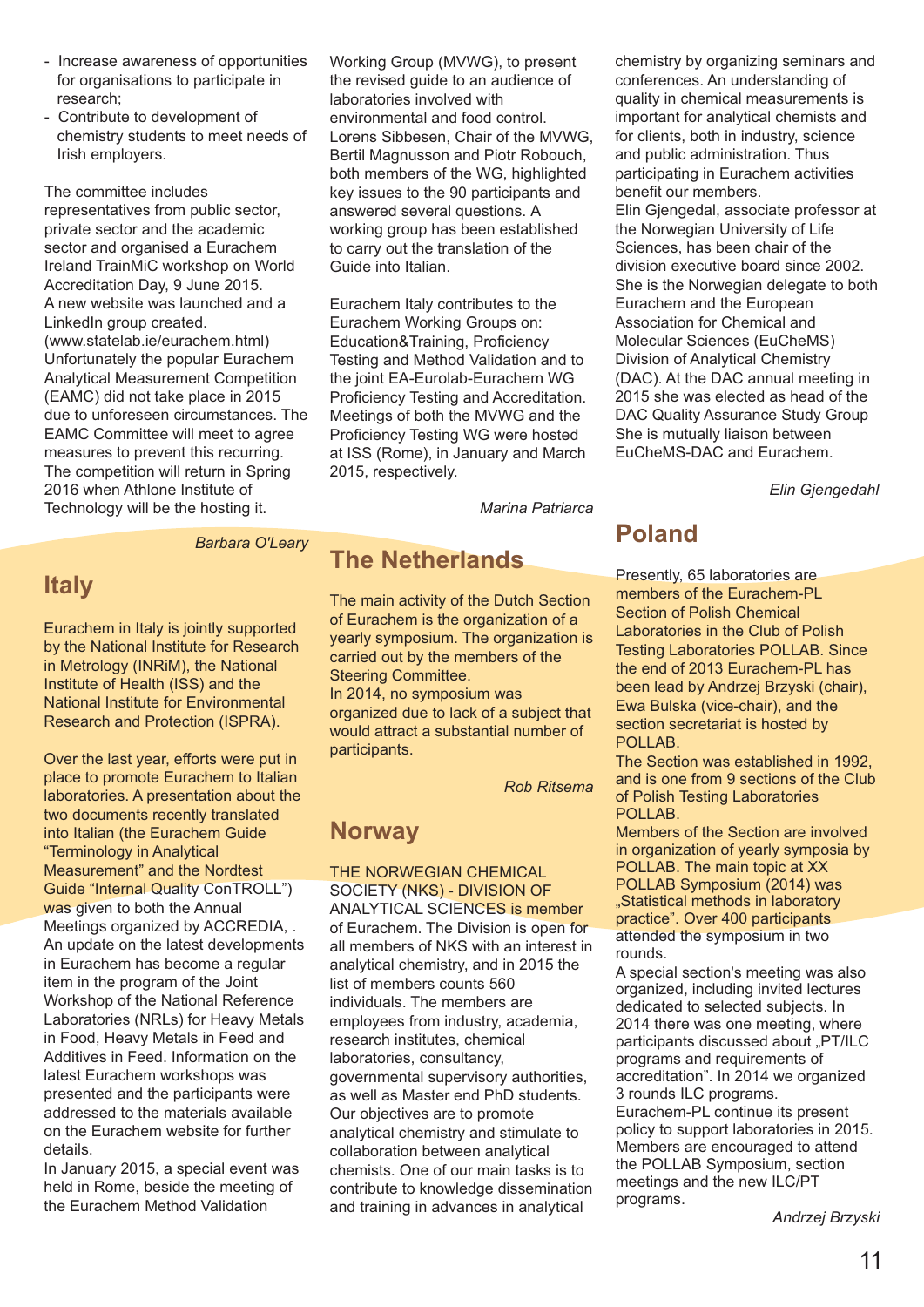### **Portugal**

In 2014 the Portuguese delegates of Eurachem have been involved in the organization of the Eurachem Workshop on "Quality in Analytical Measurements: From Specification to Decision", the 30th Eurachem General Assembly, the 25th Eurachem Anniversary, and various working group and executive committee meetings held in Lisbon between Anniversary, and<br>group and execut<br>meetings held in<br>19-23 May 2024. 19-23 May 2024.

The delegates have also been actively involved in the activities of the "Measurement Uncertainty and Traceability" working group. The dissemination of Eurachem activities and guidance is carried out through courses on Metrology in Chemistry at the University of Lisbon, within the curricula of the Euromaster on "Measurement Science in Chemistry" and Erasmus Mundus on "Quality in Analytical Laboratories", and in TrainMiC training events. The publication of various papers on Analytical Chemistry and Metrology has also been used to publicize Eurachem guidance.

*Ricardo Bettencourt da Silva*

### **Romania**

The EURACHEM Romania Association continued to promote activities related to principles of method validation, metrology in Chemistry, and also contributed to specific working groups: Education and Training, Uncertainty in Sampling, Proficiency Testing and more through its many members from different institutions.

The main activities of EURACHEM Romania Association in 2014 were: organizer and sponsor of the Professional Students' Contest on Analytical Chemistry and Coordinative Chemistry "Petru Spacu" 2014 Edition - www.petruspacu.ro

co-organizer and sponsor of the International Conference: "New Trends on Sensing-Monitoring-Telediagnosis in Life Science, Brasov, Romania July 2014

co-organizer and sponsor of the 2nd International Conference on Analytical Chemistry, RO-ICAC'2014, Targoviste, September 2014

A special session on "Metrology, Reference Materials and Method Validation" chaired by Roland Kallenborn / Camelia Draghici and Jens E.T. Andersen / Raluca -Ioana Stefan-van Staden was organized within the context of the 2nd International Conference on Analytical Chemistry, RO-ICAC'2014. This session included the following presentations: Jens E.T. Andersen: "Consensus science and the impact on analytical chemistry"; Roland Kallenborn: "Method requirements and validation methods for trace level quantitative determination of persistent organic pollutants in biological samples matrices"; Khaldun M. Al Azzam: "Development and validation of a stability-indicating capillary electrophoresis method". A plan for EURACHEM Romania Association has been discussed and established and this includes the continuous support of the students' professional activity, and also organizing a few short courses on specific issues on metrology in analytical chemistry.

*Gabriel-Lucian Radu*

## **Slovakia**

Activities of EURACHEM – Slovakia (ES) were oriented in this period as follows:

- Transfer of information from the Eurachem resources to the analytical working-sites in the Slovak Republic (SR) and increasing the professional level of the analytical workplaces in the SR.
- The Eurachem leaflet *How can proficiency testing help my laboratory?* was translated into Slovak.
- ES organized series of *in house trainings* which covered interpretation of following standards:
- STN EN ISO/IEC 17025:2005 General requirements for the competence of testing and calibration laboratories,
- STN EN ISO 19011:2012 Guidelines for Auditing Management Systems,
- STN EN ISO/IEC 17020:2012 Conformity assessment - Requirements for the operation of various types of bodies performing inspection.
- ES co-organizes a local workshop *Trends and advances in analytical chemistry* for people from academic areas.

### **Russia**

The Association of Russian Analysts "Analitica" works under the auspices of the Scientific Council of the Analytical Chemistry of Russian Academy of Sciences. The Association cooperates with international organizations, the President of the Association is a member of CITAC, and since 2004 the Association is an associate member of ILAC and since 2007 onwards is a member of APLAC.

The Association includes more than 130 member laboratories of industry and academic institutions, institutions of tertiary education and national metrology institutions, enterprises of various forms of ownership. The main focus areas of the Association are the following:

- involvement in the formation and functioning of domestic accreditation systems for analytical laboratories
- development of regulations governing analytical control
- stimulation of the development of analytical laboratories and analytical instruments producers
- providing information and advisory activity
- harmonization of the activities of Russian laboratories with international practice.

The Association "Analitica" actively participates in interlaboratory proficiency testing schemes, training courses, organization of conferences, workshops and symposia. The Association holds a Workshop where the National Representative makes a report on the Eurachem activities and its current tasks annually. Since this year a webpage with information about Eurachem was established http://analitica.org.ru/ in Russian. Recently Russian translations of "Terminology in Analytical Chemistry" and NordTest "Troll book" were finished by the Association.

As relevant as ever is the task to develop the collection of high purity substances and materials for the elaboration of a traceability system in analytical measurements in Russia.

*Vasilisa a Baranovskay*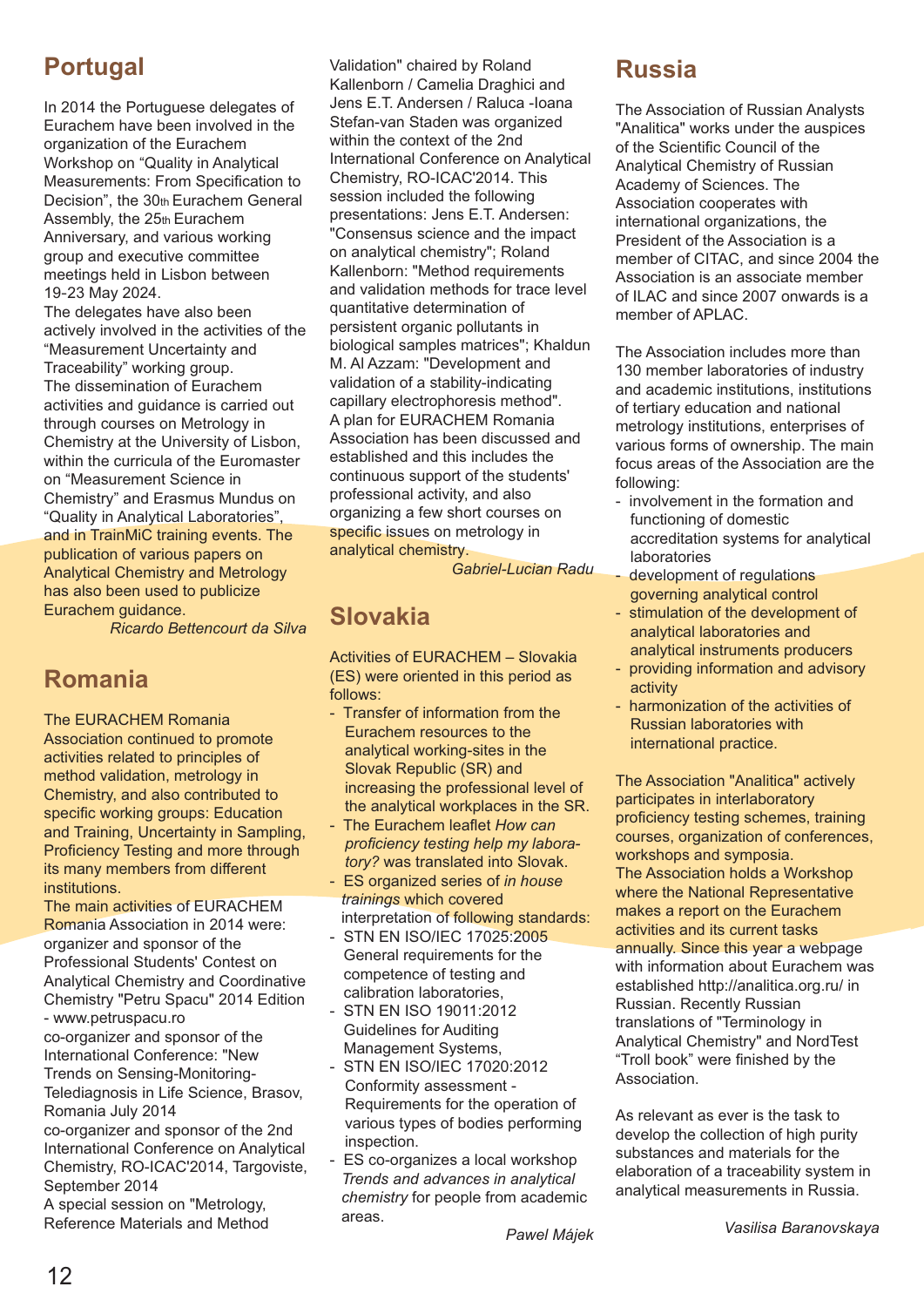### **Serbia**

The contact organization for Eurachem activities in Serbia is the Directorate of Measures and precious metals (DMDM).

Serbia's representatives in Eurachem are members of the Proficiency Testing and Measurement Uncertainty and Traceability Working Groups. The vision is to get many people and organizations in Serbia, particularly members of the Serbian Chemical Society and the Serbian Biochemical Society, the association of accredited laboratories and others involved into Eurachem activities.

Serbian representatives took part in the PT Workshop in Berlin in October 2014.

Two PTWG leaflets were translated into Serbian:

- How can proficiency testing help my laboratory;
- Pre-and post-analytical proficiency testing.

In Serbia there are no accredited PT providers, so activities regarding PT schemes are organized by DMDM, who also acts as a pilot laboratory. Currently there is one PT scheme in process, for determining sugar content in the refractometers.

The project "Support of the quality" infrastructure in Serbia" is supported by the German government. DMDM has acquired the "PROLab Software" for processing the data of the participants in PT schemes.

During May 2015 18th TrainMiC course was held. This course is organized in Serbia on regular levels since 2007.

### **Slovenia**

In 2014, activities in the area of quality of analytical results done by chemists from Slovenia were very diverse, hence addressing various aspects and audiences. They are shortly summarised below. "School for analytical laboratories", a 5 day course, is being organised on a regular basis by the Slovenian Institute of Quality and Metrology

(SIQ) http://www.sig.si/izobrazevanie/. Topics on all relevant issues are being presented by lecturers having theoretical knowledge, practical experience, as well as being experts about developments at the European and international level. In the upcoming publication on practical examples on traceability, measurement uncertainty and validation in chemistry an example from chemical industry is included, authored by Slovenian experts having rich experience in quality related issues. Furthermore, a TrainMiC® publication on traceability, validation, ILC and IQC has been completed and submitted for publication, with Slovenian contribution amongst several others.

At academic level, Slovenian students from University of Maribor joined the 7<sup>th</sup> Euromaster Measurement Science in Chemistry School (MSC), which took place last year in July in Casablanca, Morocco, and at which two lecturers from Slovenia were teaching students about statistics, validation and accreditation. Slovenian MSC graduates were also invited to the MSC graduation ceremony, which took place in Brussels on 12 December 2014

*Nineta Hrastelj Majcen*

## **Spain**

During 2014, Eurachem Spain has been involved in the following activities:

Preparation of the Guide "Validation of Methods" that was published in October.

Attended meeting of ETWG and started ISO 17025 application guide in chemistry and biochemistry in testing laboratories.

Translation of 4 leaflets:

- Eurachem compliance
- Metrological traceability
- Proficiency testing
- Customers information

Incorporation of a new member in the Eurachem WG of proficiency testing.

Started the translation into Spanish the guide "uncertainty estimation in chemical tests".

Informed Spain Eurolab members and Regional Network of Public laboratories in Madrid about Eurachem activities and workshops.

Published information about Eurachem activities in the monthly Newsletter of Eurolab Spain.

Training courses performed (7):

- · Management and Technical Requirements of ISO 17025
- · ISO 17025 audits
- **Quality Assurance**
- Uncertainty estimation Equipment calibration
- · Validation of methods
- 
- Reference materials

Collaborated with the National Body Accreditation (ENAC) in reviewing of General Criteria for Accreditation document.

### **Sweden**

In Sweden we have a joint national Eurolab and Eurachem organisation with 26 members representing over 100 companies and the analytical part of the Chemical Society. We take active part in the following work:

- Eurachem and Eurolab working groups

- The laboratory committee of EA and ILAC

- The ILAC accreditation committee
- The advisory board of the Swedish accreditation body, Swedac

- Since 2014 member of the committee SIS/TK 316 that works with ISO/IEC 17025

The dissemination of Eurachem activities and guidance has been performed in cooperation with *The Swedish Chemical Society* and Eurachem in a 4-day course *Measurement quality in practice according to recommendations in ISO/IEC 17025 & ISO 15189* to PhD students in analytical chemistry at universities in Sweden. Members of Eurolab/Eurachem Sweden, who took active part in "Fitnesss for Purprose Guide" released 2014, were Joakim Engman (Livsmedelsverket), Bertil Magnusson (SP), Elvar Theodorsson (Linköpings

Universitet)

*Bertil Magnusson*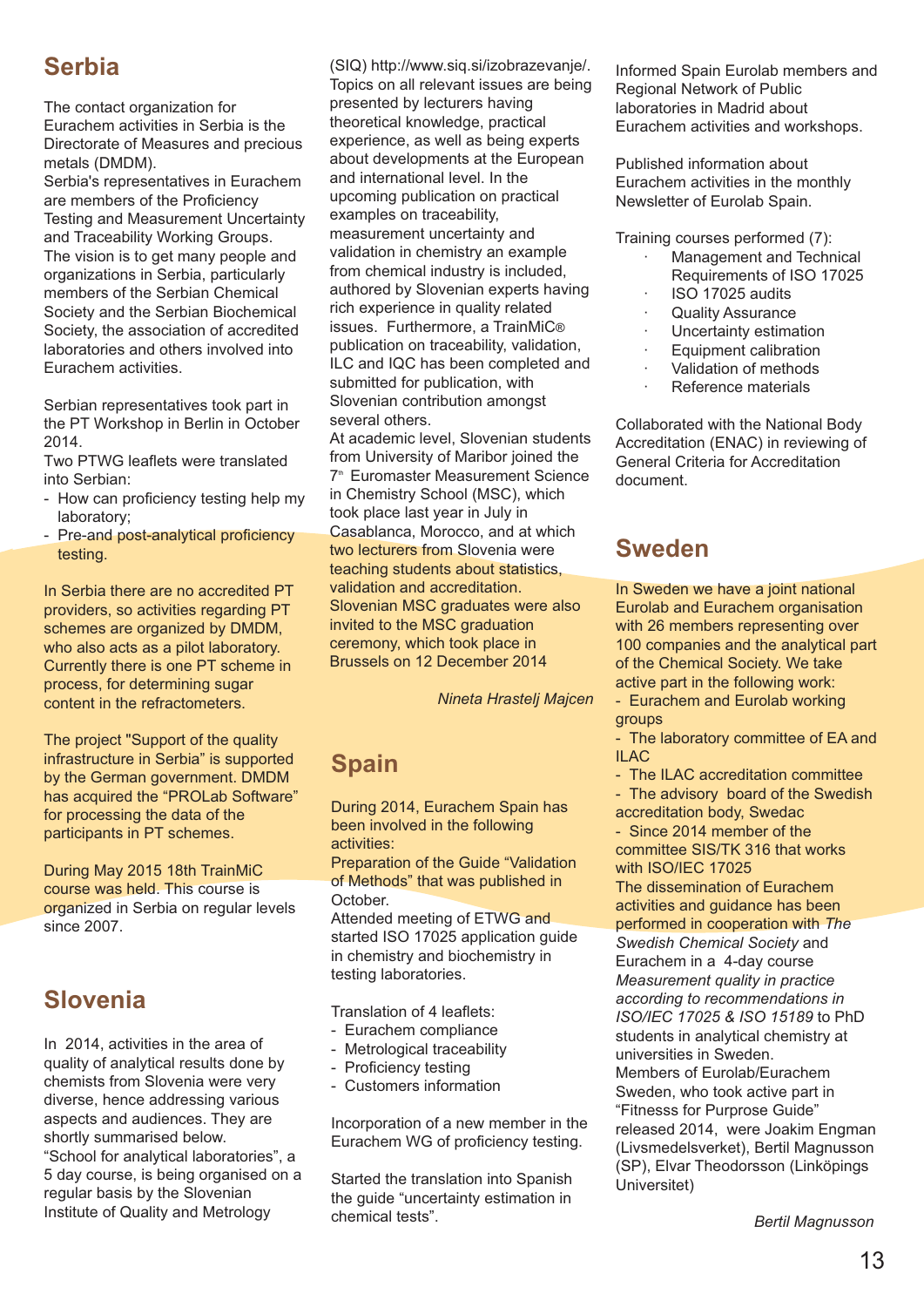### **Turkey**

During 2014, Eurachem Turkey has been involved in the following activities:

- Training events were organized in Gebze/Kocaeli, covering the following topics; Analytical Chemistry and Statistics, Chemical Metrology, Method Validation and Uncertainty in Chemical Analysis in May and November 2014.
- Reviews and comments for the Guides "The fitness for Purpose of Analytical Methods", "Guide to Quality in Analytical Chemistry, An Aid to Accreditation"
- ILAC AIC Survey: Areas requiring Revision in ISO/IEC 17025:2005 Requirements of ISO/IEC 17025:2005" were performed.
- Attendances in the workshop on "Quality in Analytical Measurements" in Lisbon May 2014.
- Translation of Guide "The Fitness for Purpose of Analytical Methods".

Several lectures were presented covering the following topics:

- "Determination of PBDE's by Validated GC-IDMS Method in Water with Low Detection Limit", 5<sup>th</sup> EuCheMS Chemistry Congress, Istanbul, August 2014.
- "External Quality Activities" International Workshop on Accreditation of Testing Laboratories:EN ISO/IEC Gebze, December 2014.
- "The Characteristics, Importance and Application Areas of Certified Reference Materials" at the 2<sup>nd</sup> National Accreditation Sempozyum, Cesme, October 2014. "Determination of selenomethionine

in human serum by isotope dilution HPLC-ICP-MS" at National Chromatography Conference, Cesme, May 2014.

- c "Production and ertification of reference materials of elements in spring water" at the National Analytical Chemistry Conference, Kahramanmaras, September 2014.

Eurachem Turkey contributed to the Eurachem Education &Training working group, Method Validation working group and to Measurement Uncertainty and Traceability working group.

## **United Kingdom**

Eurachem activity in the UK is coordinated between the Analytical Methods Committee of the Royal Society of Chemistry (AMC), and through LGC.

The AMC (http://www.rsc.org/ AMC/) has sub-committees concerned with sampling uncertainty/sampling quality, statistical methods and validation all of which complement interests and concerns of Eurachem. The AMC continues to publish Technical Briefs which reach all members of the analytical division of the RSC and are on-line for all to access and use: Briefs can be found by following the 'Technical Briefs' link at http://www.rsc.org /AMC/ . Eight new Technical Briefs have been published in the year, including: two on nitrogen factors for meat products; briefs on random sampling and on robust analysis of efficient "staggerednested" designs for uncertainty estimation; a discussion of the problem of accumulating uncertainties associated with tests for increasingly small effects; a Brief on sample stability verification for environmental testing and an introduction to analytical methods for 'heritage science'. Members of the AMC regularly receive the Eurachem Newsletter and information on Eurachem activities. Activities associated with the UK Chemical and Biological Measurement programme are now described on the LGC website at http://www.lgcgroup.com/ourscience/national-measurementinstitute/. Activities of particular interest to Eurachem in the year ending May 2015 include a range of training courses, including courses on measurement uncertainty, analytical method validation, method validation for biologists, statistics for analytical chemists and design of experiments. The programme also provides guidance documents and reports; these can be found on the website above by following the "Publications and Resources" links. Eurachem UK members have also contributed actively to the Eurachem PT working group, E&T working group, Measurement Uncertainty and Traceability and Validation working groups.

### **Ukraine**

Main Eurachem-Ukraine activities have been concentrated on translating Eurachem guides and related documents.

The Eurachem guide *Terminology in Analytical Measurement: Introduction to VIM 3* was translated into Ukrainian, and the translation is placed on Eurachem website. The translation was positively appreciated by the National Standardization Technical Committee on Scientific and Technical Terminology.

The Eurachem guide *Measurement uncertainty arising from sampling: a guide to methods and approaches* was translated into Russian. Information on the translation availability is placed on Eurachem website.

In addition to Eurachem guides, the IUPAC Technical Report *Metrological traceability of measurement results in chemistry: concepts and implementation* was translated into Russian.

All those translations were published as books and are placed on Ukrmetrteststandart website.

Moreover, translations into Ukrainian of two Eurachem leaflets were prepared and placed on Eurachem website: *How can proficiency testing help my laboratory?* and *Use of uncertainty information in compliance assessment*.

Information on Eurachem activities and translated documents has been and will be presented at different seminars and meetings, the most recent of which is a workshop *Oils and Fats Industry: Technologies and Market* to be held on May 28-29, 2015 in Kiev.

Eurachem-Ukraine contributes to Eurachem *Measurement Uncertainty and Traceability* working group, as well as regularly responds to Eurachem draft documents.

> *Mykhailo Rozhnov Ovsiy Levbarg*

*Steve Ellison*

*Mine Bilsel*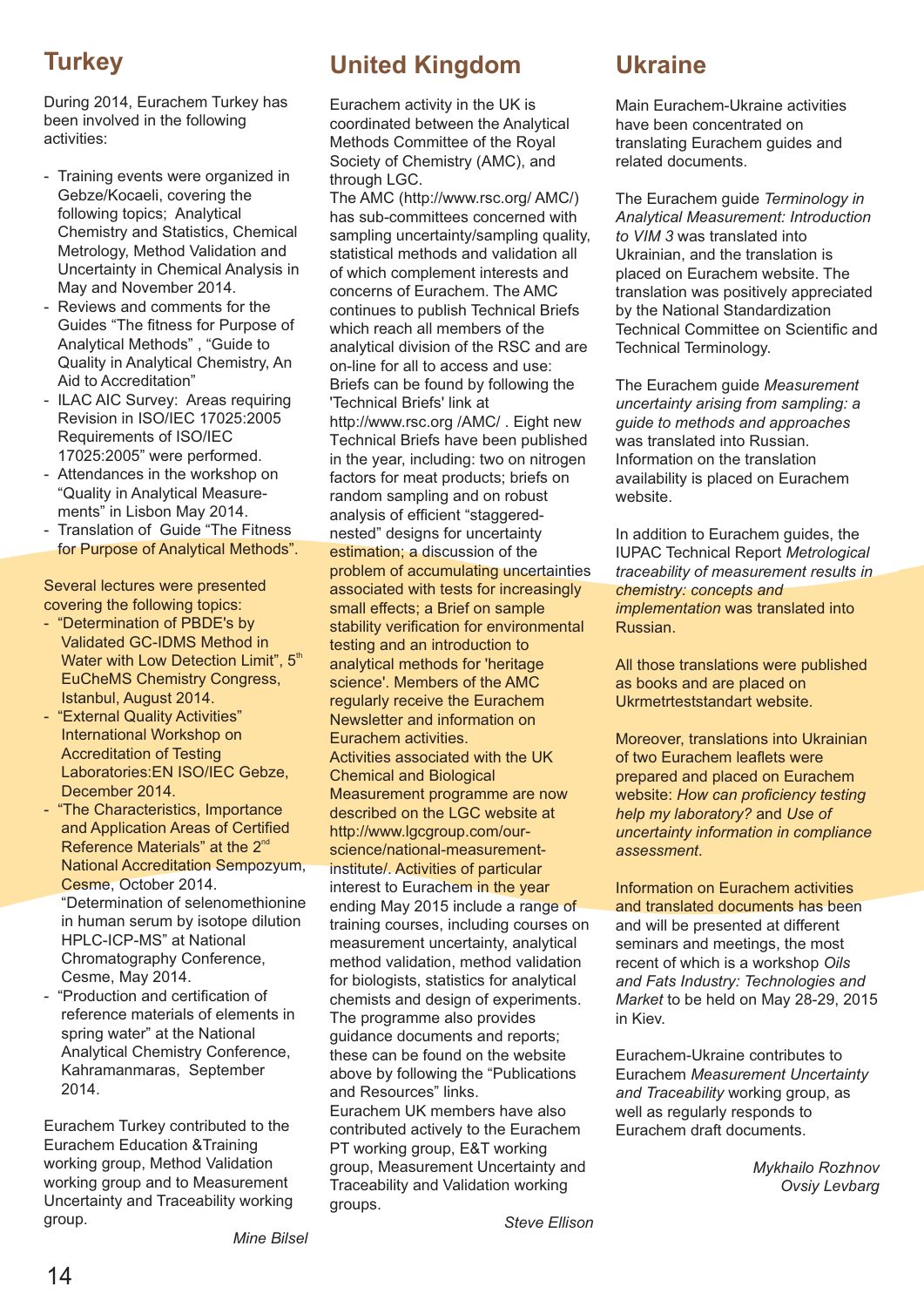#### **Workshop "Human Errors and Quality of Chemical Analytical Results" Kfar Maccabiah, Israel, 13 January 2015**

The workshop was organized by the Israel Analytical Chemistry Society with participation of the Israel Laboratory Accreditation Authority, in cooperation with IUPAC, CITAC and Eurachem.

Opening remarks were given by Dr. Ilya Kuselman, Independent Consultant on Metrology, Modiin, Israel, Chair of the Workshop Organizing Committee, and Prof. Wolfhard Wegscheider, the University of Leoben, Austria, Chair of Eurachem.

Keynote lectures were - "The measurement cycle: principles of quality of analytical results and decisions which can be made on their base" by Prof Wegscheider.

- "Metrology and quality of test results: documents of the Joint Committee for Guides in Metrology (JCGM)" by Dr. Walter Bich, Istituto Nazionale di Ricerca Metrologica (INRIM), Italy.

After these lectures Dr. Michela Sega, INRIM, Italy, moderated the roundtable discussion "Can human error be taken into account as a component of measurement uncertainty?"

The second half of the workshop day started with the lecture by Dr. Kuselman "Knowledge is power (Francis Bacon 1597): comparability concept and global metrology system".

Finally, a round-table discussion "Is a laboratory quality assurance system effective against human errors?" was moderated by Prof. Emil Bashkansky, ORT Braude College, Israel.

It was a fruitful and pleasurable meeting. The next two days, 14-15 January, the workshop participants took part in the Isranalytica 2015 Conference and Exhibition. A summary of these events is available at http://bioforumconf.com /isranalytica15 .

#### **EUROANALYSIS XVIII Bordeaux, France, 6-10 September 2015**

The 18th EUROANALYSIS attracted over 600 participants from all over the world. More than 30 sessions with 160 oral presentations and more than 500 poster presentations built a very exciting scientific program.

From EURACHEM perspective the following lectures were of specific interest:

- Reference Materials for the Detection and Quantification of Characteristic DNA Fragments in Food and Feed Labelling", by Hendrik Emons (EC, JRC, IRMM) showing that Reference Materials (RMs) are required for various purposes in the development, validation and application of analytical procedures.
- ..Using MOOCS for teaching Analytical Chemistry" by Ivo Leito (University of Tartu, Estonia)
- .. Requirements for Teaching Analytical Chemistry- Conclusions from the European Employment Survey" by Philip Taylor (EC, JRC, IRMM)
- "Advanced Chemometric Strategies for Food Authentication .. by Federico Marini (University of Rome "La Sapienza", Rome, Italy).

On Tuesday 8th September 2015 one of the parallel sessions at EUROANALYSIS XVIII was dedicated to *"Analytical chemistry and environmental legislation",* which was chaired by Nineta Majcen, from EuCheMS.

In the last day of EUROANALYSIS XVIII, Prof. Peter Schoenmakers. from Van 't Hoff Institute for Molecular Sciences, University of Amsterdam, The Netherlands, presented the plenary lecture "How to Separate Extremely Complex Samples ?"

EUROANALYSIS has established itself as the premier European meeting for discussion and presentation of analytical chemistry in a global sense. The Swedish Chemical Society will organize EUROANALYSIS XIX in Stockholm, Sweden, August 27-31, 2017.

#### **CROLAB , COMPETENCE OF LABORATORIES" , Zadar, Croatia, 21-24 October 2015**

The Eleventh International CROLAB Conference did attract more than 100 participants.

The conference was opened by the CROLAB President prof.dr. Davor Zvizdic who gave the lecture about the future of CROLAB and plans for CROLAB to represent its memberlaboratories in Croatia and in Europe.

Distinguished plenary lecturers from abroad included:

- Peter Unger, ILAC Chair, with lecture on "ILAC and IAF: Benefits and Obligations of Membership", and
- Wolfhard Wegscheider representing EURACHEM, with lectures on "Eurachem – Today and Tomorrow"

This was followed by many plenary lectures, posters presentations and round table discussions on the topics of testing, calibration, inspection, certification and accreditation

The conference also featured the exhibition of laboratory equipment and literature.

During the conference the accession of CROLAB to the full membership of EUROCAL was signed by the EUROCAL secretary Roman Honig and CROLAB president Davor Zvizdic.

No special surprise was the proverbial

friendly atmosphere, social events and educational excursion CROLAB continues on the path of vigorous activity for the benefit of its member-laboratories' competence contributing and supporting to development of the knowledge, economy and international trade.

CROLAB also pledges its willingness to host the EURACHEM GA sometime in the near future.

*Eugenia Eftimie Totu*